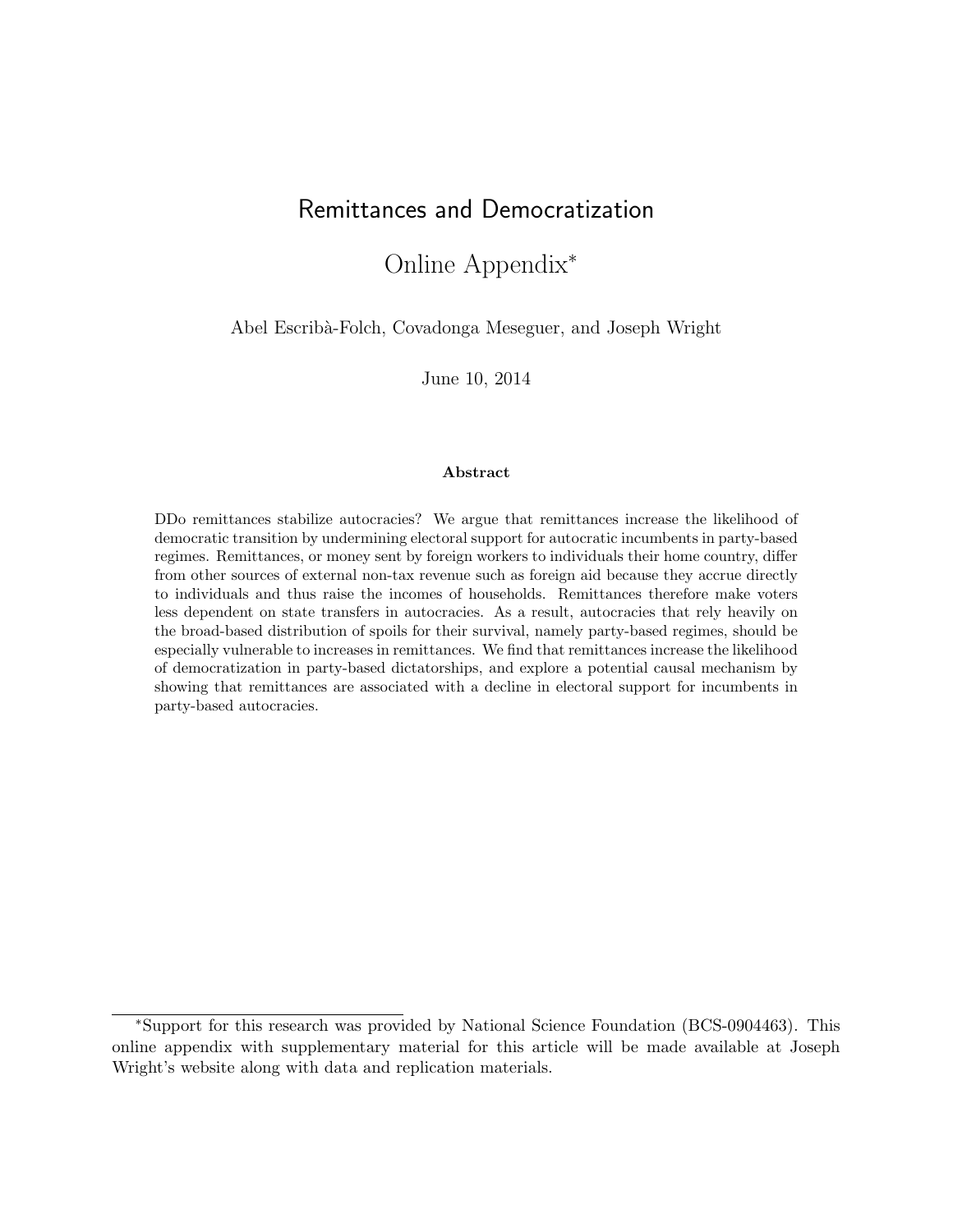| Lable 1. Dullillar y Statistics      |         |           |                |                |             |
|--------------------------------------|---------|-----------|----------------|----------------|-------------|
| Variable                             | Mean    | Std. Dev. | Min.           | Max.           | $\mathbf N$ |
| Democratic transition                | 0.03    | 0.17      | $\theta$       | 1              | 1567        |
| Duration time                        | 21.77   | 18.19     | 1              | 91             | 1567        |
| Remittances per capita (lag, logged) | 2.47    | 1.55      | 0.01           | 6.98           | 1567        |
| Party regime                         | 0.42    | 0.49      | $\theta$       | 1              | 1567        |
| Calendar time                        | 17.4    | 9.70      | $\overline{0}$ | 34             | 1567        |
| GDP per capita (lag, logged)         | 6.62    | 1.03      | 4.63           | 9.23           | 1530        |
| Population (lag, logged)             | 16.21   | 1.47      | 13.13          | 21             | 1567        |
| Civil war $(\text{lag})$             | 0.28    | 0.58      | $\Omega$       | $\overline{2}$ | 1567        |
| Neighbor democratization (lag)       | 0.43    | 0.68      | $\overline{0}$ | $\overline{2}$ | 1564        |
| Net migration (lag, log)             | $-0.01$ | 0.03      | $-0.25$        | 0.26           | 1522        |
| Economic growth (lag)                | 1.81    | 4.63      | $-23.54$       | 29.07          | 1500        |
| Protest (lag, logged)                | 0.37    | 0.70      | $\Omega$       | 3.91           | 1564        |
| Aid per capita (lag, logged)         | 6.29    | 3.44      | 1.04           | 34.43          | 1496        |
| Oil rents per capita (lag, logged)   | 1.96    | 2.62      | $\theta$       | 9.12           | 1521        |
| Capital account openness (lag)       | $-0.55$ | 1.26      | $-1.86$        | 2.46           | 1496        |

Table 1: Summary statistics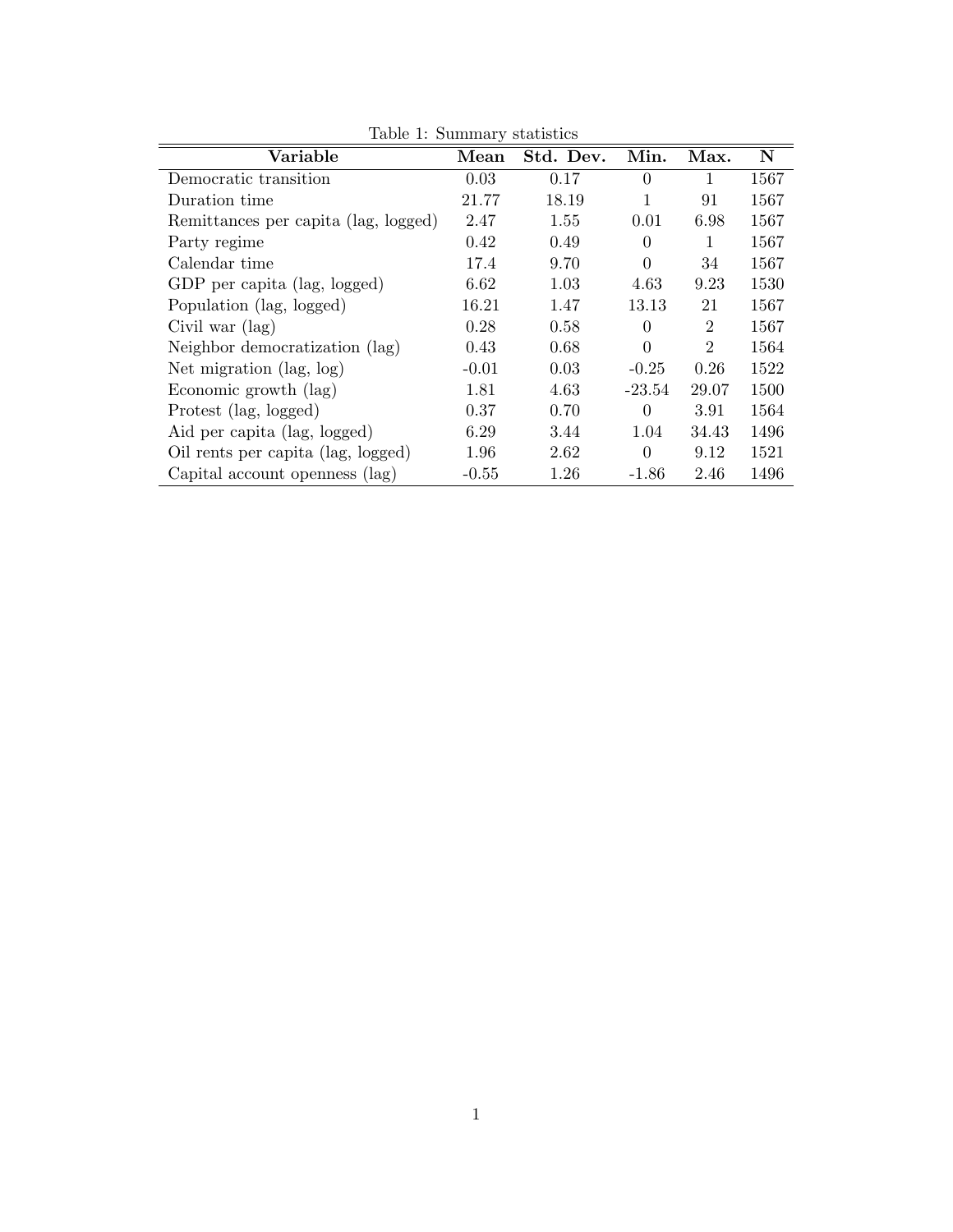| くどうしょ                      |
|----------------------------|
| o roma<br>l<br>Č           |
| م<br>تا                    |
| a<br>a<br>$\bar{\pi}$<br>ī |

| Autocratic         | Democ.<br>Ξ | ${\rm Party}$ | Years in            | Autocratic              | Democ  | ${\rm Party}$ | Years in                       | Autocratic         | Democ.    | Party | Years in                                 |
|--------------------|-------------|---------------|---------------------|-------------------------|--------|---------------|--------------------------------|--------------------|-----------|-------|------------------------------------------|
| Regime             | sample      | Reg.          | sample              | Regime                  | sample | Reg.          | sample                         | Regime             | sample    | Reg.  | sample                                   |
| Algeria 62-92      |             |               | $-1992$<br>1975     | Guatemala 70-85         |        |               | 1985<br>$\overline{1}$<br>1978 | Nigeria 83-93      |           |       | 1993<br>$\mathbf{I}$<br>1984             |
| Algeria 92-NA      |             |               | $-2009$<br>1993     | Guatemala 85-95         |        |               | $-1995$<br>1986                | Nigeria 93-99      |           |       | $-1999$<br>1994                          |
| Angola 75-NA       |             |               | $-2009$<br>1997     | Guinea 08-10            |        |               | 2009<br>2009                   | Oman 1741-NA       |           |       | 2009<br>1979                             |
| Argentina 76-83    |             |               | $-1983$<br>1979     | Guinea 84-08            |        |               | 2008<br>1987                   | Pakistan 75-77     |           |       | $-1977$<br>1977                          |
| Armenia 94-98      |             |               | $-1998$<br>1996     | Guinea Biss. 80-99      |        |               | 1999<br>1989                   | Pakistan 77-88     |           |       | $-1988$<br>1978                          |
| Armenia 98-NA      |             |               | 2009<br>1999        | Haiti 57-86             |        |               | 1986<br>1975                   | Pakistan 99-08     |           |       | 2008<br>2000                             |
| Azerbaijan 93-NA   |             |               | 2009<br>1996        | 86-88<br>Haiti          |        |               | 1988<br>1887                   | Panama 68-82       |           |       | 1982<br>1978                             |
| Bangladesh 07-08   |             |               | 2008<br>2008        | Haiti 88-90             |        |               | 1990<br>1989                   | Panama 82-89       |           |       | 1989<br>1983                             |
| Bangladesh 75-82   |             |               | 1982<br>1761        | Haiti 91-94             |        |               | 1994<br>1992                   | Paraguay 54-93     |           |       | 1993<br>1976                             |
| Bangladesh 82-90   |             |               | 0661<br>1983        | Haiti 99-04             |        |               | 2004<br>2000                   | Peru 92-00         |           |       | 2000<br>1993                             |
| Belarus 91-94      |             |               | 1994<br>1994        | Honduras 72-81          |        |               | 1981<br>1975                   | Philippines 72-86  |           |       | 1986<br>$\mathbf{I}$<br>1978             |
| Belarus 94-NA      |             |               | 2009<br>1995        | ndonesia 66-99          |        |               | 1999<br>1984                   | Russia 93-NA       |           |       | 2009<br>1995                             |
| Benin 72-90        |             |               | 1990<br>1975        | ran 79-NA               |        |               | 2009<br>1992                   | Rwanda 73-94       |           |       | $-1994$<br>1761                          |
| Bolivia 71-79      |             |               | 1979<br>1977        | vory Coast 00-NA        |        |               | 2009<br>2001                   | Rwanda 94-NA       |           |       | 2009<br>1995                             |
| Bolivia 80-82      |             |               | 1982<br>1981        | vory Coast 60-99        |        |               | 1999<br>1976                   | S. Arabia 27-NA    |           |       | 2009<br>2006                             |
| Botswana 66-NA     |             |               | 2009<br>1976        | vory Coast 99-00        |        |               | 2000<br>2000                   | Senegal 60-00      |           |       | 2000<br>1975                             |
| Brazil 64-85       |             |               | 1985<br>1976        | Jordan 46-NA            |        |               | 2009<br>1975                   | Serbia 91-00       |           |       | 2000<br>1997                             |
| Burkina Faso 66-80 |             |               | 1980<br>1975        | Kazakhstan 91-NA        |        |               | 2009<br>1996                   | Sierra Leone 68-92 |           |       | 1992<br>1981                             |
| Burkina Faso 80-82 |             |               | 1982<br>1981        | Kenya 63-02             |        |               | 2002<br>975                    | Sierra Leone 92-96 |           |       | 1996<br>1993                             |
| Burkina Faso 82-87 |             |               | 1987<br>1983        | Korea South 61-87       |        |               | 1987<br>$\mathbf{I}$<br>1977   | Sierra Leone 97-98 |           |       | 1998<br>1998                             |
| Burkina Faso 87-NA |             |               | 2009<br>1988        | <b>Kyrgyzstan</b> 05-10 |        |               | 2009<br>2006                   | Somalia 69-91      |           |       | 1984<br>1980                             |
| Cambodia 79-NA     |             |               | $-2009$<br>1993     | Kyrgyzstan 91-05        |        |               | 2005<br>1994                   | South Africa 10-94 |           |       | 1994<br>1975                             |
| Cameroon 60-83     |             |               | $-1983$<br>1980     | AN-57 zoac              |        |               | 2009<br>1985                   | Spain 39-76        |           |       | 1976<br>1976                             |
| Cameroon 83-NA     |             |               | $-2009$<br>1984     | Jesotho 70-86           |        |               | 1986<br>1976                   | Sri Lanka 78-94    |           |       | 1994<br>1979                             |
| Cen Afr Rep 66-79  |             |               | 1979<br>1978        | esotho 86-93            |        |               | 1993<br>1987                   | <b>Sudan 69-85</b> |           |       | 1985<br>1978                             |
| Cen Afr Rep 79-81  |             |               | 1981<br>1981        | Libya 69-NA             |        |               | 2009<br>2001                   | Sudan 85-86        |           |       | 1986<br>1986                             |
| Cen Afr Rep 81-93  |             |               | 1992<br>1982        | Madagascar 72-75        |        |               | 1975<br>1975                   | Sudan 89-NA        |           |       | 2009<br>1990                             |
| Chad 82-90         |             |               | 1990<br>1986        | Madagascar 75-93        |        |               | 1993<br>1976                   | Swaziland 68-NA    |           |       | 2009<br>1975                             |
| Chad 90-NA         |             |               | 1995<br>1993        | Malaysia 57-NA          |        |               | 2009<br>1975                   | Syria 63-NA        |           |       | 2009<br>1978                             |
| Chile 73-89        |             |               | 1989<br>1984        | Mali 68-91              |        |               | 1991<br>1976                   | Tajikistan 91-NA   |           |       | 2009<br>2003                             |
| China 49-NA        |             |               | $-2009$<br>1979     | Mauritania 05-07        |        |               | $2007$<br>2006                 | Tanzania 64-NA     |           |       | 2009<br>1979                             |
| Congo-Brz 97-NA    |             |               | 2009<br>1998        | Mauritania 08-NA        |        |               | 2009<br>2009                   | Thailand 06-07     |           |       | 2007<br>2007                             |
| Congo-Brz 68-91    |             |               | 1989<br>1979        | Mauritania 60-78        |        |               | 1978<br>1976                   | Thailand 76-88     |           |       | 1988<br>$\bar{1}$<br>1977                |
| Dom. Rep 66-78     |             |               | 1978<br>1975        | Mauritania 78-05        |        |               | 2005<br>1979                   | Thailand 91-92     |           |       | 1992<br>$\overline{1}$<br>1992           |
| Ecuador 72-79      |             |               | 1979<br>1977        | Mexico 15-00            |        |               | 2000<br>$\overline{1}$<br>1980 | Togo 67-NA         |           |       | 2009<br>$\overline{1}$<br>1975           |
| Egypt 52-NA        |             |               | 2009<br>1978        | Morocco 56-NA           |        |               | 2009<br>1976                   | Tunisia 56-NA      |           |       | 2009<br>1977                             |
| El Salvador 48-82  |             |               | 1982<br>1977        | Mozamb. 75-NA           |        |               | 2009<br>1981                   | Turkey 80-83       |           |       | 1983<br>$\overline{1}$<br>1981           |
| El Salvador 82-94  |             |               | 1994<br>1983        | Myanmar 62-88           |        |               | 1988<br>1988                   | Turkmen. 91-NA     |           |       | 1997<br>1997                             |
| Eritrea 93-NA      |             |               | <b>2001</b><br>1999 | Myanmar 88-NA           |        |               | 2009<br>1989                   | Jganda 86-NA       |           |       | 2009<br>$\overline{\phantom{a}}$<br>2000 |
| Ethiopia 74-91     |             |               | 1991<br>1978        | Namibia 90-NA           |        |               | 2009<br>1991                   | Uruguay 73-84      |           |       | 1980<br>$\mathbf{I}$<br>1980             |
| Ethiopia 91-NA     |             |               | 2009<br>1992        | <b>Vepal 02-06</b>      |        |               | 2006<br>2003                   | Venezuela 05-NA    |           |       | 2009<br>2007                             |
| Gabon 60-NA        |             |               | $-2009$<br>1979     | Nicaragua 36-79         |        |               | 1979<br>$\overline{1}$<br>1978 | Vietnam 54-NA      | ○         |       | 2009<br>2002                             |
| Gambia 65-94       |             |               | $-1994$<br>1976     | Nicaragua 79-90         |        |               | $-1980$<br>1980                | Yemen 78-NA        | $\subset$ |       | 2009<br>1991                             |
| Gambia 94-NA       |             |               | $-2009$<br>1995     | Niger 74-91             |        |               | $-1991$<br>1975                | Zambia 96-NA       | ⊂         |       | 2009<br>2004                             |
| Georgia 92-03      |             |               | $-2003$<br>1998     | Niger 96-99             |        |               | 1999<br>1997                   | Zimbabwe 80-NA     |           |       | 1995<br>$\mathbf{I}$<br>1981             |
| Ghana 81-00        |             |               | 1982 - 2000         | Nigeria 66-79           |        |               | 1979<br>1978                   |                    |           |       |                                          |
|                    |             |               |                     |                         |        |               |                                |                    |           |       |                                          |

Years listed next to *autocratic regime* are the calendar years the regime held power on January 1. NA = Right censored. The sample covered the period from 1975-2009, with non-missing data on remittances. *Democratic tran* Years listed next to *autocratic regime* are the calendar years the regime held power on January 1. NA ≡ Right censored. The sample covered the period from 1975-2009, with  $\ldots$  and  $\ldots$  it is also as the period from 197 non-missing data on remittances. *Democratic transition* is a binary indicator of whether the regime transitioned to democracy **during the sample period**. Party is a binary indicator of whether the dictatorship is a party regime. Years in sample listed in separate column.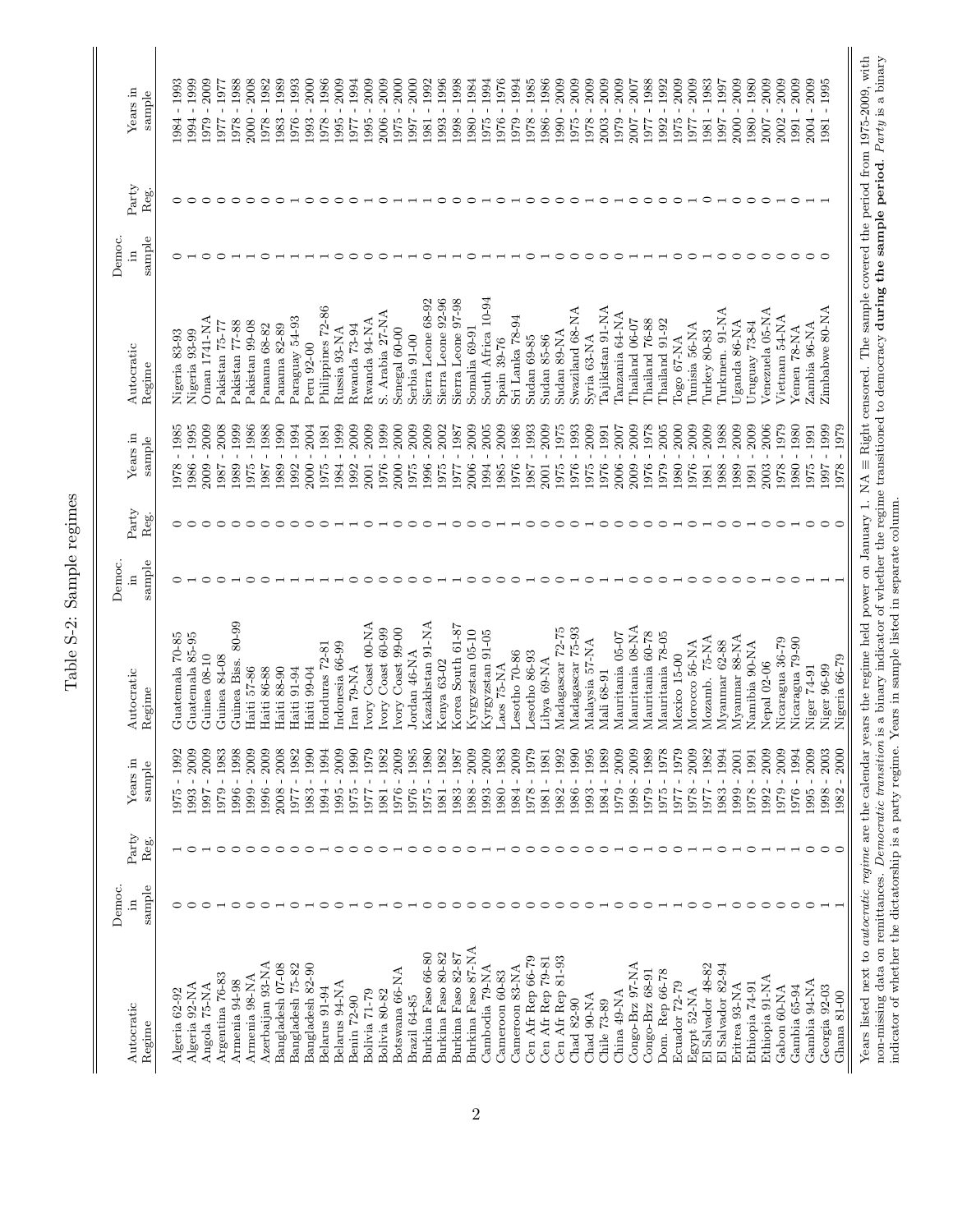| Autocratic regime   | Year | Election       |
|---------------------|------|----------------|
| Argentina 76-83     | 1983 | 1              |
| Bangladesh 07-08    | 2008 | 1              |
| Bangladesh 82-90    | 1990 | 0              |
| <b>Benin 72-90</b>  | 1990 | $\overline{0}$ |
| Bolivia 80-82       | 1982 | 0              |
| Brazil 64-85        | 1985 | 1              |
| Chile 73-89         | 1989 | 1              |
| Dominican Rep 66-78 | 1978 | 1              |
| Ecuador 72-79       | 1979 | 1              |
| El Salvador 82-94   | 1994 | $\mathbf{1}$   |
| Georgia 92-03       | 2003 | 0              |
| Ghana 81-00         | 2000 | 1              |
| Guatemala 85-95     | 1995 | 1              |
| Guinea Bissau 80-99 | 1999 | $\overline{0}$ |
| Haiti 88-90         | 1990 | $\mathbf{1}$   |
| Haiti 91-94         | 1994 | 0              |
| Haiti 99-04         | 2004 | 0              |
| Honduras 72-81      | 1981 | $\mathbf 1$    |
| Indonesia 66-99     | 1999 | $\mathbf{1}$   |
| Kenya 63-02         | 2002 | 1              |
| Korea South 61-87   | 1987 | 0              |
| Lesotho 86-93       | 1993 | 1              |
| Madagascar 75-93    | 1993 | 1              |
| Mali 68-91          | 1991 | $\overline{0}$ |
| Mauritania 05-07    | 2007 | $\mathbf 1$    |
| Mexico 15-00        | 2000 | $\mathbf{1}$   |
| Nepal $02-06$       | 2006 | 0              |
| Niger 74-91         | 1991 | 0              |
| Niger 96-99         | 1999 | 1              |
| Nigeria 66-79       | 1979 | $\mathbf{1}$   |
| Nigeria 93-99       | 1999 | $\mathbf 1$    |
| Pakistan 77-88      | 1988 | 1              |
| Pakistan 99-08      | 2008 | 0              |
| Panama 82-89        | 1989 | $\overline{0}$ |
| Paraguay 54-93      | 1993 | $\mathbf 1$    |
| Peru 92-00          | 2000 | $\overline{0}$ |
| Philippines 72-86   | 1986 | 0              |
| Senegal 60-00       | 2000 | 1              |
| Serbia 91-00        | 2000 | 0              |
| Sierra Leone 92-96  | 1996 | $\mathbf 1$    |
| Sierra Leone 97-98  | 1998 | $\overline{0}$ |
| South Africa 10-94  | 1994 | $\mathbf{1}$   |
| Spain 39-76         | 1976 | $\mathbf 1$    |
| Sri Lanka 78-94     | 1994 | 1              |
| Sudan 85-86         | 1986 | 1              |
| Thailand 06-07      | 2007 | 1              |
| Thailand 76-88      | 1988 | $\mathbf{1}$   |
| Thailand 91-92      | 1992 | 0              |
| Turkey 80-83        | 1983 | 1              |

Table S-3: Democratic transitions (31 of 49 are elections)  $\frac{1}{2}$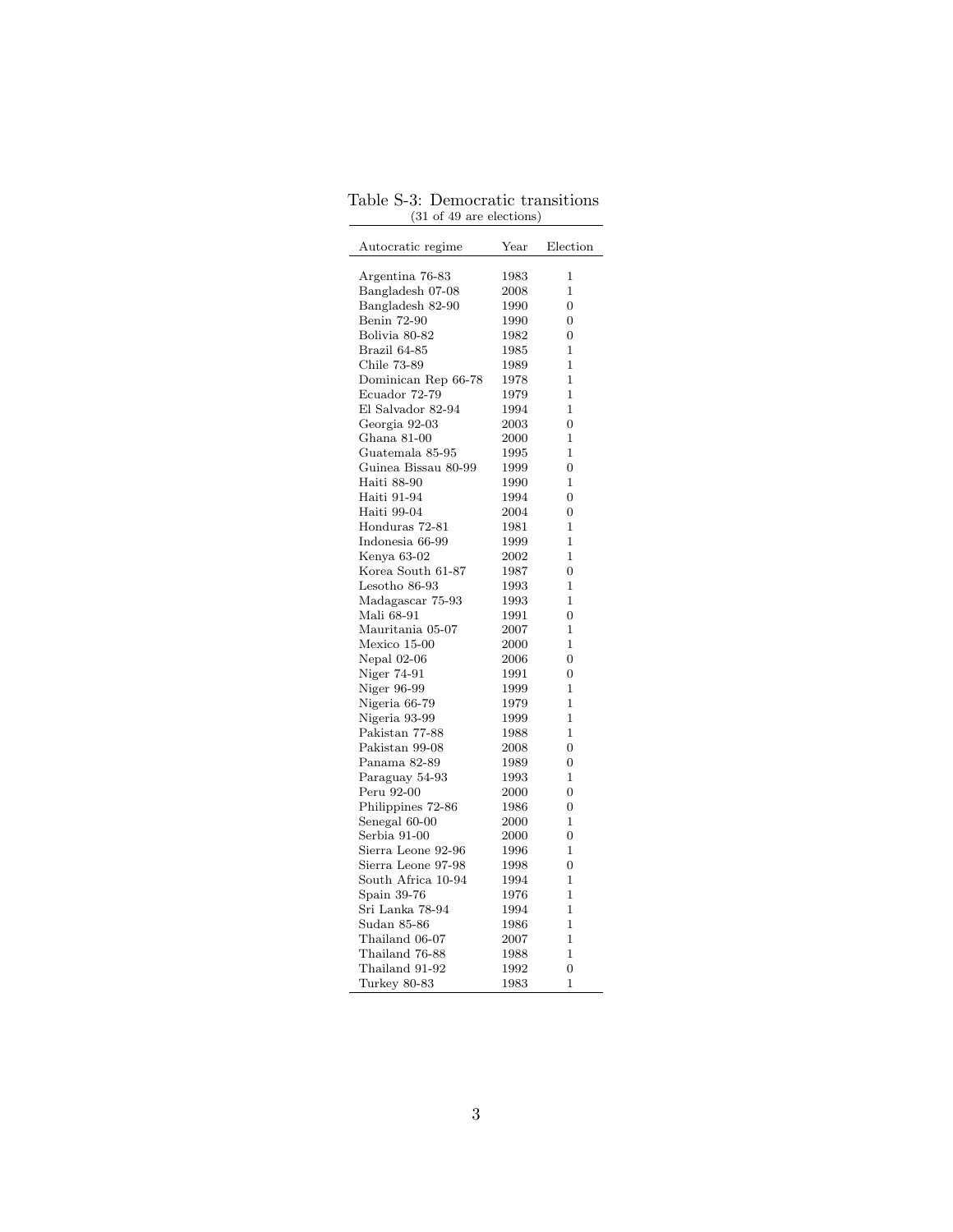| Autocratic regime     | Year | Election       |
|-----------------------|------|----------------|
|                       |      |                |
| Algeria 62-92         | 1992 | $\overline{0}$ |
| Armenia 94-98         | 1998 | $\overline{0}$ |
| Bangladesh 75-82      | 1982 | $\overline{0}$ |
| Belarus 91-94         | 1994 | 1              |
| Bolivia 71-79         | 1979 | 1              |
| Burkina Faso 66-80    | 1980 | $\Omega$       |
| Burkina Faso 80-82    | 1982 | $\overline{0}$ |
| Burkina Faso 82-87    | 1987 | $\overline{0}$ |
| Cameroon 60-83        | 1983 | $\overline{0}$ |
| Cen African Rep 66-79 | 1979 | $\Omega$       |
| Cen African Rep 79-81 | 1981 | $\overline{0}$ |
| Chad 82-90            | 1990 | $\overline{0}$ |
| El Salvador 48-82     | 1982 | $\overline{0}$ |
| Ethiopia 74-91        | 1991 | $\overline{0}$ |
| Gambia 65-94          | 1994 | $\overline{0}$ |
| Guatemala 70-85       | 1985 | 1              |
| Guinea 84-08          | 2008 | $\Omega$       |
| Haiti 57-86           | 1986 | $\overline{0}$ |
| Haiti 86-88           | 1988 | $\overline{0}$ |
| Ivory Coast 60-99     | 1999 | $\overline{0}$ |
| Ivory Coast 99-00     | 2000 | $\overline{0}$ |
| Kyrgyzstan 91-05      | 2005 | $\overline{0}$ |
| Lesotho 70-86         | 1986 | $\Omega$       |
| Madagascar 72-75      | 1975 | $\Omega$       |
| Mauritania 60-78      | 1978 | $\Omega$       |
| Mauritania 78-05      | 2005 | $\Omega$       |
| Myanmar 62-88         | 1988 | $\overline{0}$ |
| Nicaragua 36-79       | 1979 | $\overline{0}$ |
| Nigeria 83-93         | 1993 | $\overline{0}$ |
| Pakistan 75-77        | 1977 | $\overline{0}$ |
| Panama 68-82          | 1982 | $\Omega$       |
| Rwanda 73-94          | 1994 | $\Omega$       |
| Sierra Leone 68-92    | 1992 | $\overline{0}$ |
| Sudan 69-85           | 1985 | $\overline{0}$ |

Table S-4: Autocratic transitions (3 of 34 are elections)  $\overline{\phantom{a}}$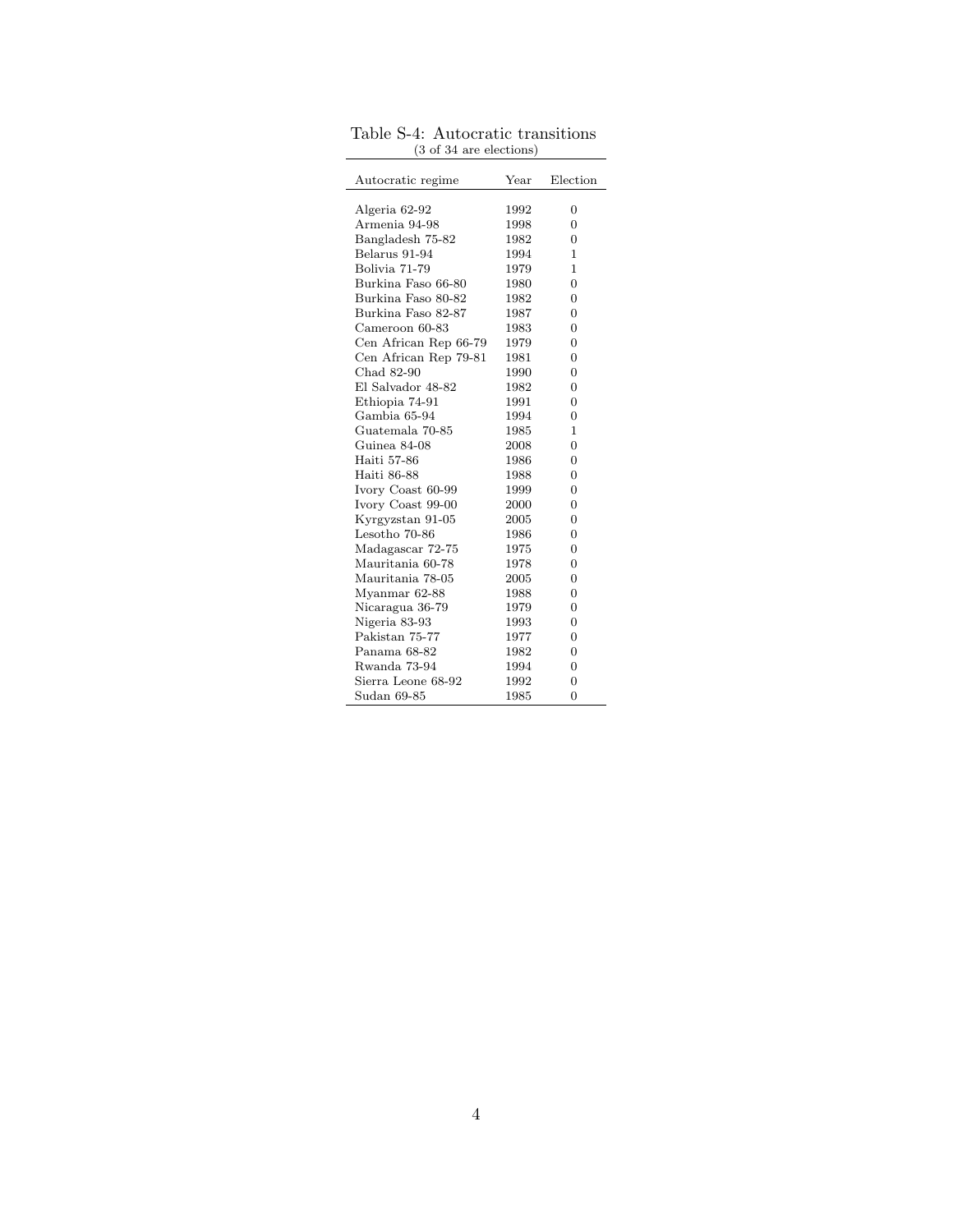#### Appendix A: robustness tests

#### Chamberlain's random effects probit

[Wooldridge](#page-33-0) [\(2002,](#page-33-0) 487) calls the approach that we employ in this paper *Chamberlain's random* effects probit. Sometimes, researchers refer to this estimator as a "correlated random effects" model. The original citations for this approach, to our knowledge, are [Mundlak](#page-33-1) [\(1978\)](#page-33-1) and [Chamberlain](#page-32-0) [\(1982\)](#page-32-0). The main equation we estimate is the following:

$$
Pr(Y_t = 1 | Y_{t-1} = 0) = \alpha_{j[i]} + \beta_1 X_{i,t-1} + \gamma_1 \bar{X}_i + \varepsilon_{i,t}
$$
\n<sup>(1)</sup>

where  $\alpha_{j[i]}$  are the random effects and  $\beta_1$  is the vector of coefficients for the time-varying variables of interest. An alternative is to specify the time-varying information as centered variables:

$$
Pr(Y_t = 1 | Y_{t-1} = 0) = \alpha_{j[i]} + \beta_2 (X_{i,t-1} - \bar{X}_i) + \gamma_2 \bar{X}_i + \mu_{i,t}
$$
\n(2)

Note that the estimates of  $\beta_1$  and  $\beta_2$  are the same but the estimates of  $\gamma_1$  and  $\gamma_2$  are different. We treat the  $\bar{X}_i$ 's as control variables (i.e. unit effects) and do not interpret the  $\gamma$ 's. For our purposes, (1) and (2) are the same. Others have used a similar approach, for example [Zorn](#page-33-2) [\(2001\)](#page-33-2), but he interprets the  $\gamma$ 's and therefore must use equation (2).

#### Additional results

This appendix reports the results of a series of robustness tests of the findings reported in Table 1. All the specifications in Tables A1-A2 use the same set of controls as those reported in columns (3) and (4) of Table 1. Table A-1 reports models that: (1) control for state capacity; (2) control for repression; (3) control for protest interacted with remittances; (4) use a remittance variable without population in the denominator; and (5) use the lagged two-year moving average for remittances instead of the one-year lag. Table A-2 reports specifications that: (1) include the year means of the explanatory variables as controls instead of a time trend<sup>[1](#page-5-0)</sup>; (2) employ a linear probability model with country- and year-fixed effects; (3) employ a conditional logit; and drop Latin American countries from the sample. Figure A-1 shows that the main result from Table 1 is robust to dropping each party regime from the sample, one-at-a-time. Figure A-2 shows the substantive result from the linear probability models (with country- and year-fixed effects).

Table A-3 reports findings using the [Cheibub, Gandhi and Vreeland](#page-32-1) [\(2010\)](#page-32-1) data on transition from non-democracy to democracy, employing both probit (with unit means) and linear probability (with country fixed effects) estimators. Table A-4 reports the same models as those in Table 1,

<span id="page-5-0"></span><sup>&</sup>lt;sup>1</sup>This is similar to including year fixed effects using the mean value approach.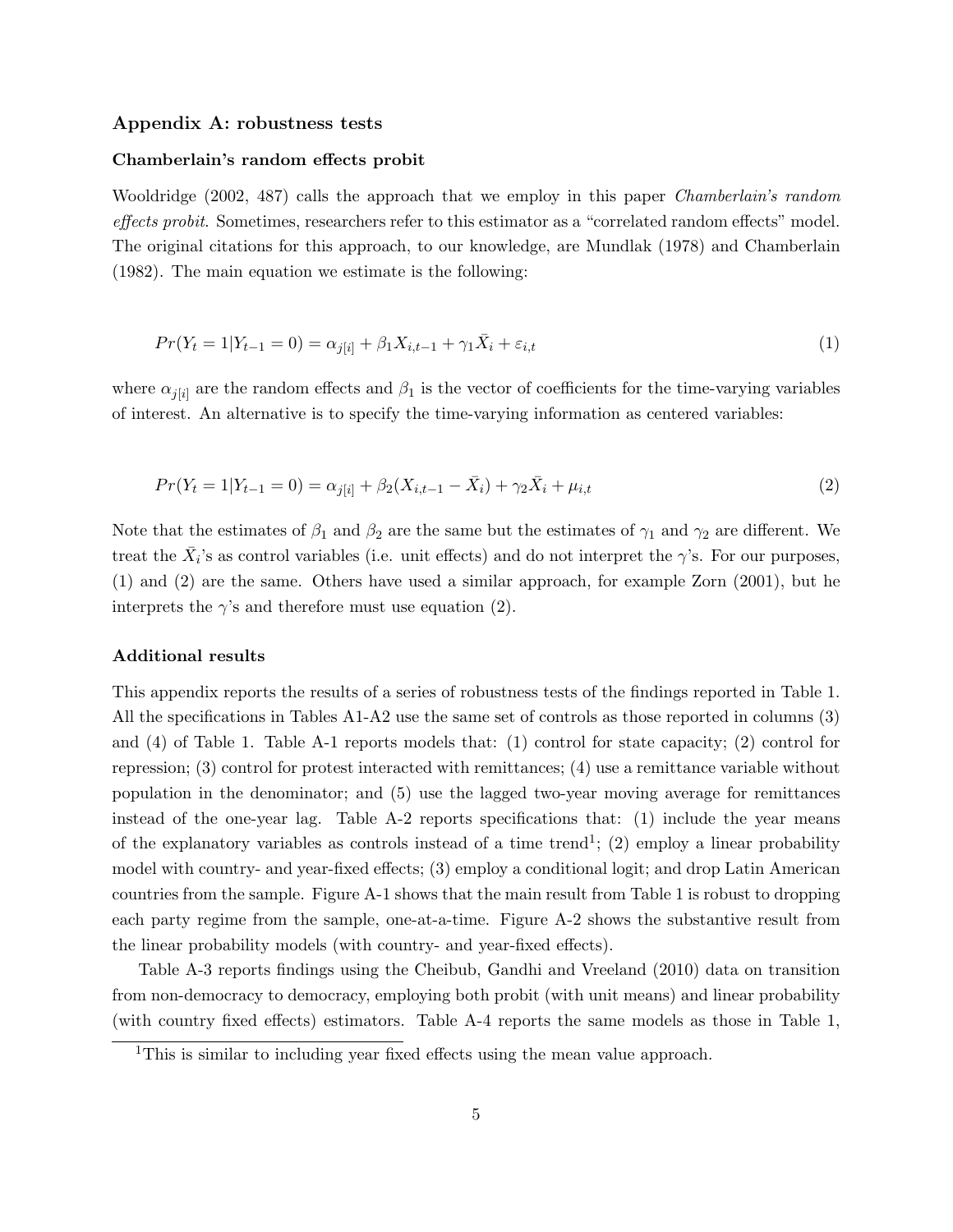except with a binary indicator for *Personalist* dictatorship and the interaction between this variable and Remit. These specifications do not change the main result but show that remittances are not correlated with the risk of democratic transition in personalist dictatorships. Table A-5 employs the model specification from Table 1, columns 3 and 4, but separates pure party-based regimes from hybrid-party regimes (party-military, party-personalist, and party-personalist-military). The main result for the interaction terms and for the linear combinations are positive and stastically different from zero.

Table A-6 reports results from specification with a different dependent variable: Autocratic transition. These are political events of autocratic regime collapse where the subsequent regime is not a democracy but rather a new autocratic regime. The results indicate that there is no empirical relationship between remittances and the likelihood of autocratic transitions. Figure 3 in the main text shows the substantive result from the Autocratic transitions model, using the observed values approach; and contrasts this substantive result with the finding for Democratic transition, again using the mean value approach suggested by [Hanmer and Kalkan](#page-32-2) [\(2013\)](#page-32-2).

Finally, Table A-7 examines the plausibility of the hypothesized causal mechanism in more detail by incorporating information from election years into the analysis in two ways.

First, we include a dummy variable for election year<sup>[2](#page-6-0)</sup> And we then interact this variable with remittances. We stress that this strategy is not a good one for assessing how elections influence democratic transitions because the information used to code election year is the exact same political event as the information used to code democratic transition (i.e. the election event when the incumbent loses). Thus, the exact same political event is the information for coding variables included on both sides of the model, making the interpretation of the election variable somewhat nonsensical. However, this can be a useful empirical exercise to examine whether the cases in which there is the expected correlation between remittances and democratic transition occur in election years or non-election years.

The first three columns of Table A-7 use the correlated random effects approach employed in the models in Table 1. The first column reports a model that adds Election to the specification. The second column adds both *Election* and *Election*  $\times$  *Remit.* While election years are correlated with democratic transition in both models,<sup>[3](#page-6-1)</sup> the estimate for *Election*  $\times$  *Remit* is not statistically different from zero, suggesting that remittances are not increasing the risk of transition during election years (on average, across all autocratic regime types). The model in the third column includes three two-way interaction terms and a three-way interaction term: Election  $\times$  Remit, Election  $\times$  Party, Remit  $\times$  Party, and Election  $\times$  Remit  $\times$  Party. Interpretation of this model can

<span id="page-6-0"></span><sup>2</sup>Data on election year comes from the NELDA data set [\(Hyde and Marinov 2012\)](#page-32-3). The variable we employ marks the calendar year of the final round of an election in which the seat of the incumbent is contested.

<span id="page-6-1"></span><sup>&</sup>lt;sup>3</sup>Again, we stress that this result is nonsensical because the political event in the dependent variable is often the same event as the event used to code the election year variable.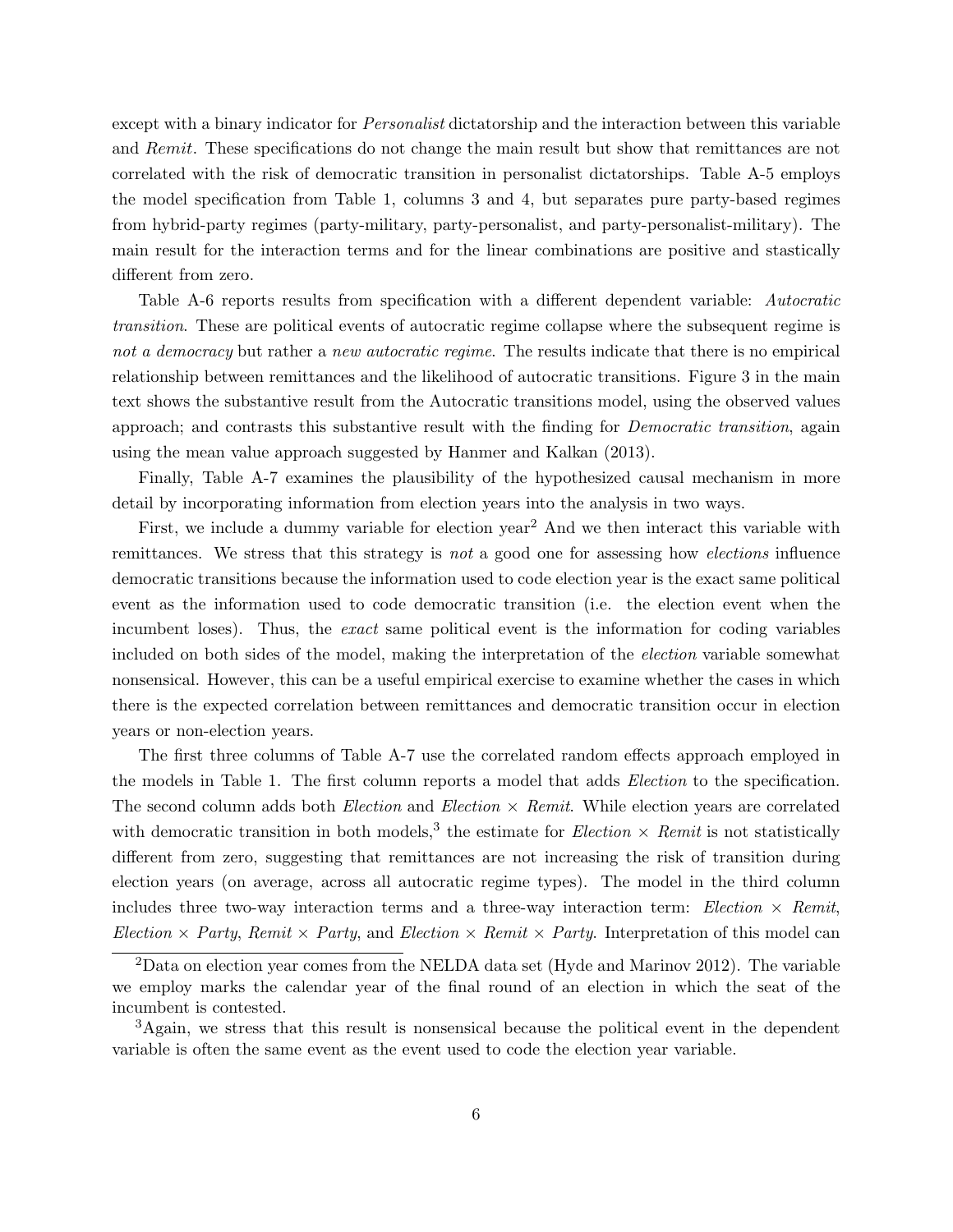be difficult so we report the linear combination of the coefficients for four quantities of interest for the marginal effect of remittances:

- No Election year, No Party regime:  $\beta_{Remit}$
- Yes Election year, No Party regime:  $\beta_{Remit} + \beta_{Election \times Renit}$
- No Election year, Yes Party regime:  $\beta_{Remit} + \beta_{Remit \times Party}$
- Yes Election year, Yes Party regime:  $\beta_{Remit}+\beta_{Election \times Renit}+\beta_{Remit \times Party}+\beta_{Election \times Renit \times Party}$

The only estimate of interest that is statistically different from zero (in the linear combination of coefficients) is the last: the marginal effect of remittances in election years in party regimes. This indicates that positive correlation between remittances and democratic transition in party regimes is concentrated in election years, as would be expected if the proximate causal mechanism linking remittances to democratic transition is the loss of electoral support for incumbents in party regimes. The next three columns repeat this set of specifications using a linear probability model with country-fixed effects. This approach yields similar results.

The last two columns of Table A-7 only examine election years, dropping all non-election year observations from the sample. This substantially reduces the sample size and means that there are only a few observations per country. In keeping with the spirit of the correlated random effects model, we use the full-sample means of the covariates to model unit fixed effects, and continue to employ a random effects probit with standard errors clustered on country. Thus the interpretation of the reported estimates for Remit can be interpreted as the deviation from the unit mean (calculated using the full sample, and not just election years). These models again indicate that remittances are correlated with the likelihood of democratic transition in party regimes.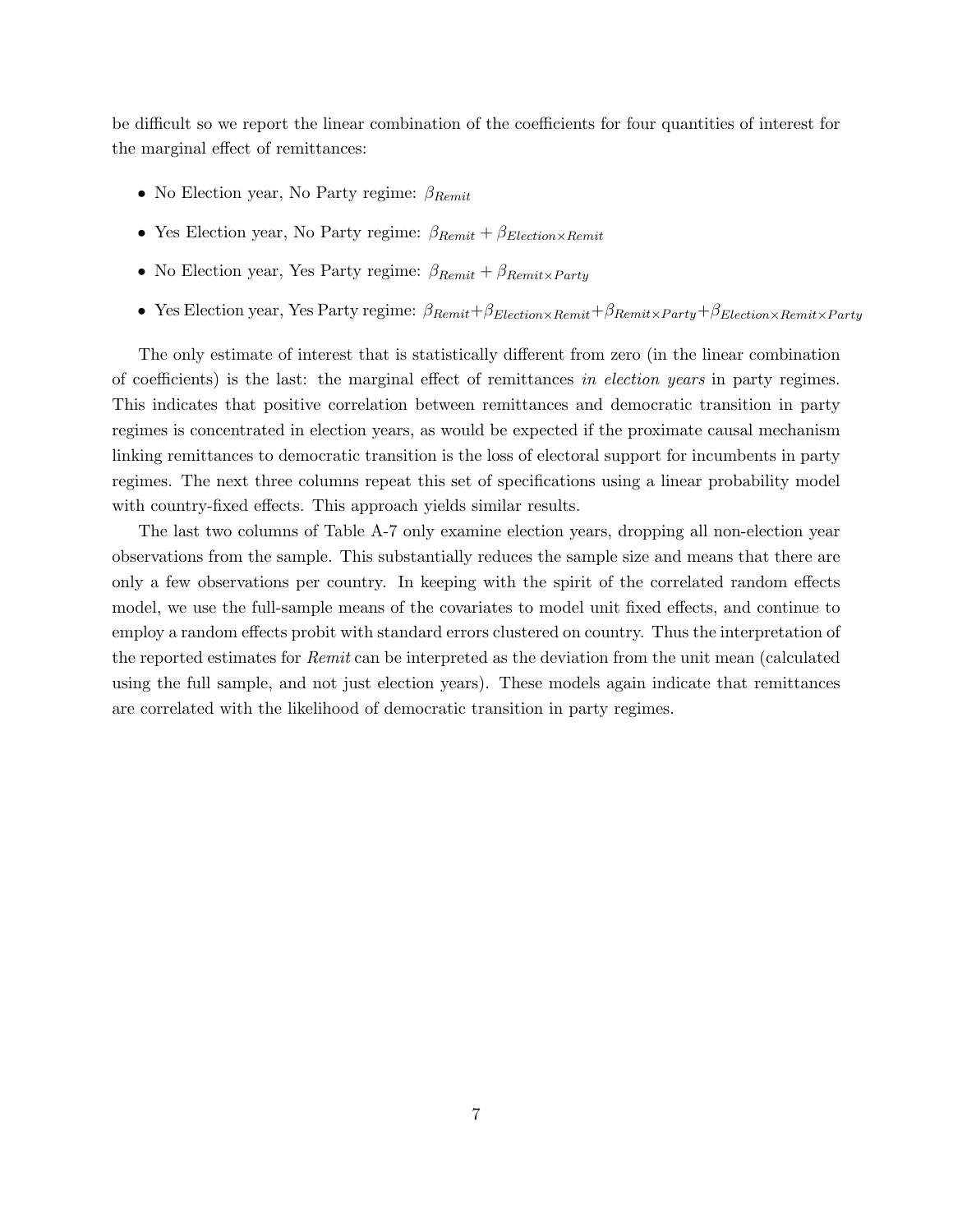|                                                                                                                 |                     |                                                          |                                                                          |                                 | Table A-1: Remittances and democratic transition      |                                                       |                                   |                                                                                                                       |                                                                            |                                                                    |
|-----------------------------------------------------------------------------------------------------------------|---------------------|----------------------------------------------------------|--------------------------------------------------------------------------|---------------------------------|-------------------------------------------------------|-------------------------------------------------------|-----------------------------------|-----------------------------------------------------------------------------------------------------------------------|----------------------------------------------------------------------------|--------------------------------------------------------------------|
|                                                                                                                 |                     |                                                          |                                                                          |                                 |                                                       |                                                       | No population<br>in Remit         |                                                                                                                       | for Remit<br>2-year MA                                                     |                                                                    |
|                                                                                                                 | $\bigoplus$         | $\widehat{2}$                                            | $\tag{3}$                                                                | $\left( \frac{1}{2} \right)$    | $\widetilde{\mathcal{L}}$                             | $\begin{array}{c} \textcircled{\small 6} \end{array}$ | $\widehat{C}$                     | $\circ$                                                                                                               | $\circledcirc$                                                             | (10)                                                               |
| Remit                                                                                                           | 0.054<br>(0.15)     | $-0.001$<br>(0.16)                                       | (0.12)                                                                   | (0.12)<br>0.001                 | (0.13)<br>0.127                                       | $\frac{0.086}{(0.12)}$                                | (0.055)                           | 0.014                                                                                                                 | 0.169<br>(0.12)                                                            | 0.133                                                              |
| Remit × Party                                                                                                   |                     | $0.461 +$<br>(0.25)                                      |                                                                          | $0.353*$<br>(0.14)              |                                                       | $0.345*$                                              |                                   | $(0.08)$<br>$0.388*$                                                                                                  |                                                                            | $(0.13)$<br>$0.338*$                                               |
| Party regime                                                                                                    | $-0.527$<br>(0.58)  | $-1.341+$<br>(0.77)                                      | $-0.612 +$<br>(0.36)                                                     | $-1.428**$<br>(0.41)            | $-0.775*$<br>(0.39)                                   | $(0.16)$<br>-1.582**<br>(0.46)                        | $-0.458$<br>$(0.39)$<br>$-1.180+$ | $(0.15)$<br>-1.446**<br>(0.42)                                                                                        |                                                                            | $(0.16)$<br>-1.212**<br>(0.43)                                     |
| $Log$ GDP $pc$                                                                                                  | $-2.361*$           | $-2.501*$                                                | $-1.230 +$                                                               | $-1.246+$                       |                                                       | $-0.981$                                              |                                   | $-1.211*$                                                                                                             | $-0.404$<br>$(0.38)$<br>$-1.257$ <sup>*</sup>                              | $-1.193 +$                                                         |
| Log population                                                                                                  | $8.445**$<br>(0.99) | $(1.05)$<br>-7.933**                                     | $(0.66)$<br>-4.934*                                                      | $(0.66)$<br>-5.085**            | $-0.915$<br>(0.62)<br>-5.491**                        | $(0.64)$<br>-5.592**                                  | $5.245**$<br>(0.61)               | $(0.61)$<br>-5.405**                                                                                                  | $(0.64)$<br>-5.082**                                                       | $(0.63)$<br>$-5.048**$                                             |
| Civil conflict                                                                                                  | $(2.67)$<br>0.319   | $\begin{array}{c} (2.60) \\ 0.277 \\ (0.28) \end{array}$ |                                                                          | (1.85)                          | $-0.042$<br>(1.90)                                    | $-0.096$<br>(1.77)                                    | $-0.035$<br>(1.74)                |                                                                                                                       |                                                                            |                                                                    |
|                                                                                                                 | (0.27)<br>0.222     | 0.229                                                    | $\begin{array}{c} (2.00) \\ -0.093 \\ 0.18) \\ 0.01 \\ 0.01 \end{array}$ | $(0.20)$<br>$(0.20)$<br>$0.090$ | $\begin{pmatrix} 0.17 \\ 0.061 \\ 0.11 \end{pmatrix}$ | (0.18)<br>0.074                                       | (0.16)<br>0.095                   | $\begin{array}{c} (1.61) \\ -0.099 \\ (0.18) \\ 0.107 \end{array}$                                                    | $\begin{array}{c} (1.78) \\ -0.015 \\ 0.16) \\ 0.080 \\ 0.011 \end{array}$ | $\begin{array}{c} (1.63) \\ -0.071 \\ (0.18) \\ 0.101 \end{array}$ |
| Nbr democratization                                                                                             | (0.14)              | (0.14)                                                   |                                                                          | (0.11)                          |                                                       | (0.11)                                                | (0.11)                            | (0.11)                                                                                                                |                                                                            | (0.11)                                                             |
| State capacity 1                                                                                                | $1.196*$<br>(0.48)  | $1.289*$<br>(0.51)                                       |                                                                          |                                 |                                                       |                                                       |                                   |                                                                                                                       |                                                                            |                                                                    |
| State capacity 2                                                                                                | 0.665<br>(0.44)     | $0.823 +$<br>(0.46)                                      |                                                                          |                                 |                                                       |                                                       |                                   |                                                                                                                       |                                                                            |                                                                    |
| State capacity 3                                                                                                | $-0.190$<br>(0.12)  | $-0.183$<br>(0.13)                                       |                                                                          |                                 |                                                       |                                                       |                                   |                                                                                                                       |                                                                            |                                                                    |
| Repression                                                                                                      |                     |                                                          | $(0.140)$<br>$(0.16)$                                                    | (0.133)                         |                                                       |                                                       |                                   |                                                                                                                       |                                                                            |                                                                    |
| Protest                                                                                                         |                     |                                                          |                                                                          |                                 | (0.23)<br>0.297                                       | $(0.306$<br>$(0.24)$<br>$-0.049$                      |                                   |                                                                                                                       |                                                                            |                                                                    |
| Remit $\times$ Protest                                                                                          |                     |                                                          |                                                                          |                                 | $-0.044$<br>(0.07)                                    | (0.07)                                                |                                   |                                                                                                                       |                                                                            |                                                                    |
| (Intercept)                                                                                                     | $4.927 +$<br>(2.73) | $-4.750 +$<br>(2.77)                                     | $-2.302$<br>(1.48)                                                       | $-2.031$<br>(1.46)              | $-1.250$<br>(1.33)                                    | $-1.061$<br>(1.27)                                    | $-3.604**$<br>(1.15)              | $-3.419**$<br>(1.11)                                                                                                  | $-3.469**$<br>(1.13)                                                       | $-3.347**$<br>(1.13)                                               |
| $\beta_{Remit} + \beta_{Remit \times Party}$                                                                    |                     | $0.460 +$                                                |                                                                          | $0.353*$                        |                                                       | $0.431*$                                              |                                   | $0.402*$                                                                                                              |                                                                            | $0.472*$                                                           |
|                                                                                                                 |                     | (0.27)                                                   |                                                                          | (0.18)                          |                                                       | (0.21)                                                |                                   | (0.18)                                                                                                                |                                                                            | (0.19)                                                             |
| Countries<br>$\Gamma$ $\times$ $\Gamma$                                                                         | 1035<br>51          | 1035<br>$\overline{5}$                                   | 1476<br>$\sqrt{8}$                                                       | 1476<br>$\sqrt{8}$              | 1524<br>$88\,$                                        | 1524<br>$88\,$                                        | 1527<br>$88\,$                    | $\frac{1527}{88}$                                                                                                     | 1527<br>$88\,$                                                             | 1527<br>88                                                         |
| All models include the unit mean of explanatory variables, not reported. T= $1975-2009$<br>$+$ p<0.10;* p<0.05; |                     |                                                          |                                                                          |                                 |                                                       |                                                       |                                   | ** $p<0.01$ . Dependent variable is democratic transition. Rregime duration polynomials and time trends not reported. |                                                                            |                                                                    |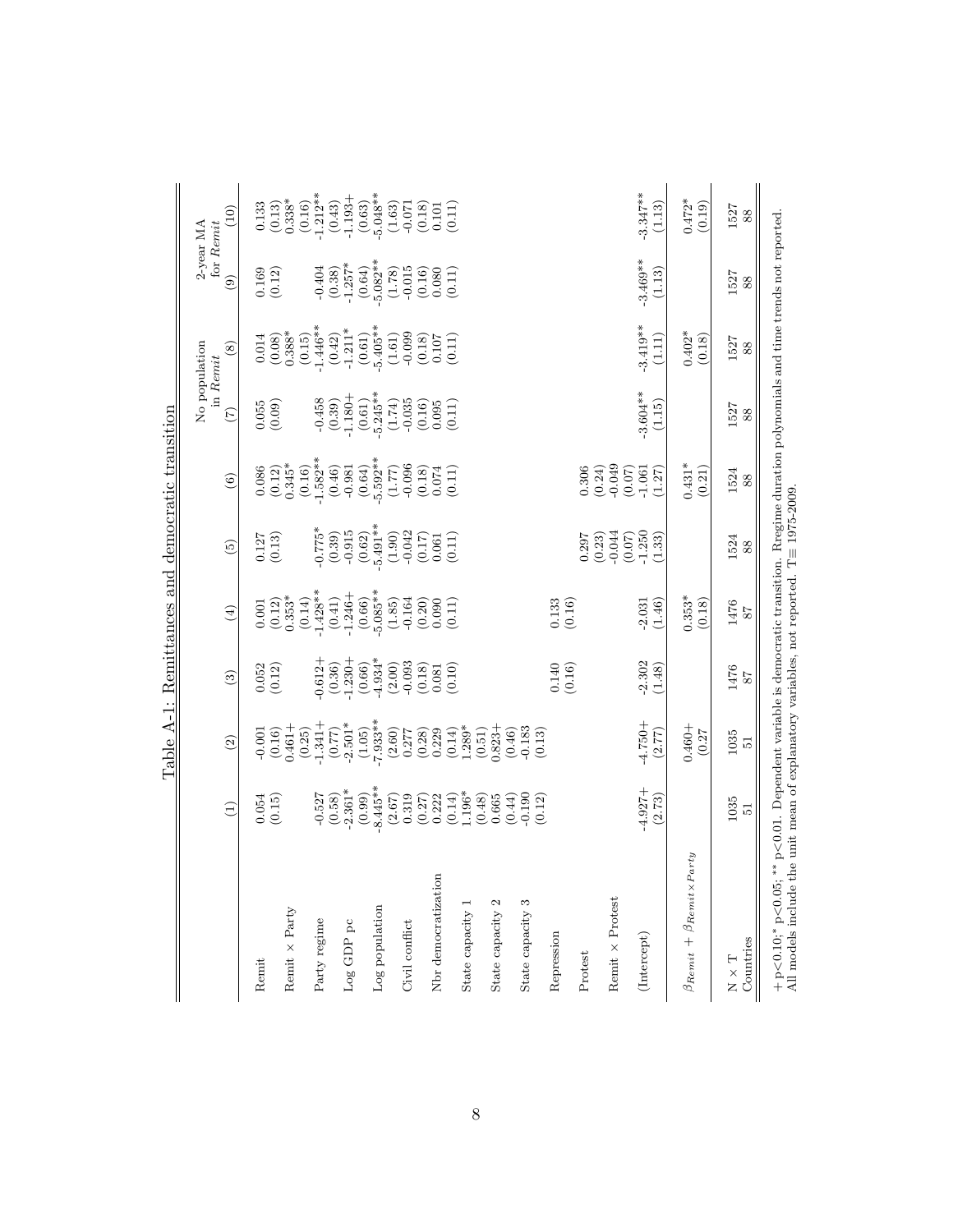|                                              | (1)       | (2)                    | (3)        | (4)                                    | (5)         | (6)                  | (7)                   | (8)                |
|----------------------------------------------|-----------|------------------------|------------|----------------------------------------|-------------|----------------------|-----------------------|--------------------|
|                                              |           | Country,<br>Year means |            | Linear Probability<br>Country, Year FE |             | Conditional<br>Logit | Drop<br>Latin America |                    |
| Remit                                        | $0.339**$ | $0.285*$               | $0.014+$   | 0.010                                  | $-0.173$    | $-0.370$             | $0.373*$              | $0.334*$           |
|                                              | (0.12)    | (0.11)                 | (0.01)     | (0.01)                                 | (0.61)      | (0.61)               | (0.16)                | (0.15)             |
| $Remit \times Party$                         |           | $0.359+$<br>(0.19)     |            | 0.010<br>(0.01)                        |             | 5.883*<br>(2.45)     |                       | $0.332+$<br>(0.18) |
| Party regime                                 | $-0.580$  | $-1.544*$              | $-0.006$   | $-0.025$                               | $-13.080**$ | $-45.165**$          | $-0.839$              | $-1.705*$          |
|                                              | (0.53)    | (0.74)                 | (0.04)     | (0.05)                                 | (2.79)      | (13.95)              | (0.51)                | (0.71)             |
| $Log GDP$ pc                                 | 0.075     | 0.098                  | $-0.059$   | $-0.059$                               | $-2.403$    | $-2.405$             | $-0.016$              | 0.025              |
|                                              | (0.60)    | (0.59)                 | (0.04)     | (0.04)                                 | (4.53)      | (4.50)               | (0.73)                | (0.73)             |
| Population                                   | $3.590**$ | $3.819**$              | $-0.384**$ | $-0.387**$                             | $-39.765$   | $-40.333$            | $2.826**$             | $3.047**$          |
|                                              | (0.91)    | (0.94)                 | (0.13)     | (0.13)                                 | (25.07)     | (25.27)              | (0.97)                | (1.03)             |
| Civil conflict                               | 0.028     | $-0.038$               | $-0.011$   | $-0.011$                               | 0.219       | 0.215                | 0.086                 | 0.009              |
|                                              | (0.17)    | (0.17)                 | (0.01)     | (0.01)                                 | (0.67)      | (0.72)               | (0.19)                | (0.20)             |
| Neighbor democratization                     | 0.188     | 0.198                  | 0.012      | 0.012                                  | 0.343       | 0.410                | $0.320+$              | $0.337+$           |
|                                              | (0.15)    | (0.15)                 | (0.01)     | (0.01)                                 | (0.27)      | (0.27)               | (0.18)                | (0.18)             |
| (Intercept)                                  | 33.204**  | 34.438**               | $6.334**$  | $6.387**$                              | 746.160     | 779.366              | 43.869**              | 44.960*            |
|                                              | (12.61)   | (13.35)                | (2.19)     | (2.15)                                 | (478.31)    | (481.45)             | (15.87)               | (17.87)            |
| $\beta_{Remit} + \beta_{Remit \times Party}$ |           | $0.644**$<br>(0.23)    |            | $0.020 +$<br>(0.01)                    |             | $5.513*$<br>(2.41)   |                       | $0.666*$<br>(0.27) |
| $N \times T$                                 | 1527      | 1527                   | 1527       | 1527                                   | 575         | 575                  | 1361                  | 1361               |
| Countries                                    | 88        | 88                     | 88         | 88                                     | 64          | 64                   | 71                    | 71                 |

Table A-2: Remittances and democratic transition, additional models

+ p<0.10;<sup>∗</sup> p<0.05; ∗∗ p<0.01. Dependent variable is democratic transition. Constant, regime duration polynomials, time trends, unit means or fixed effects not reported. GDP per capita, population, civil war and neighbor democratization lagged one year. All models include the unit mean of all explanatory variables (not reported). T≡ 1975-2009.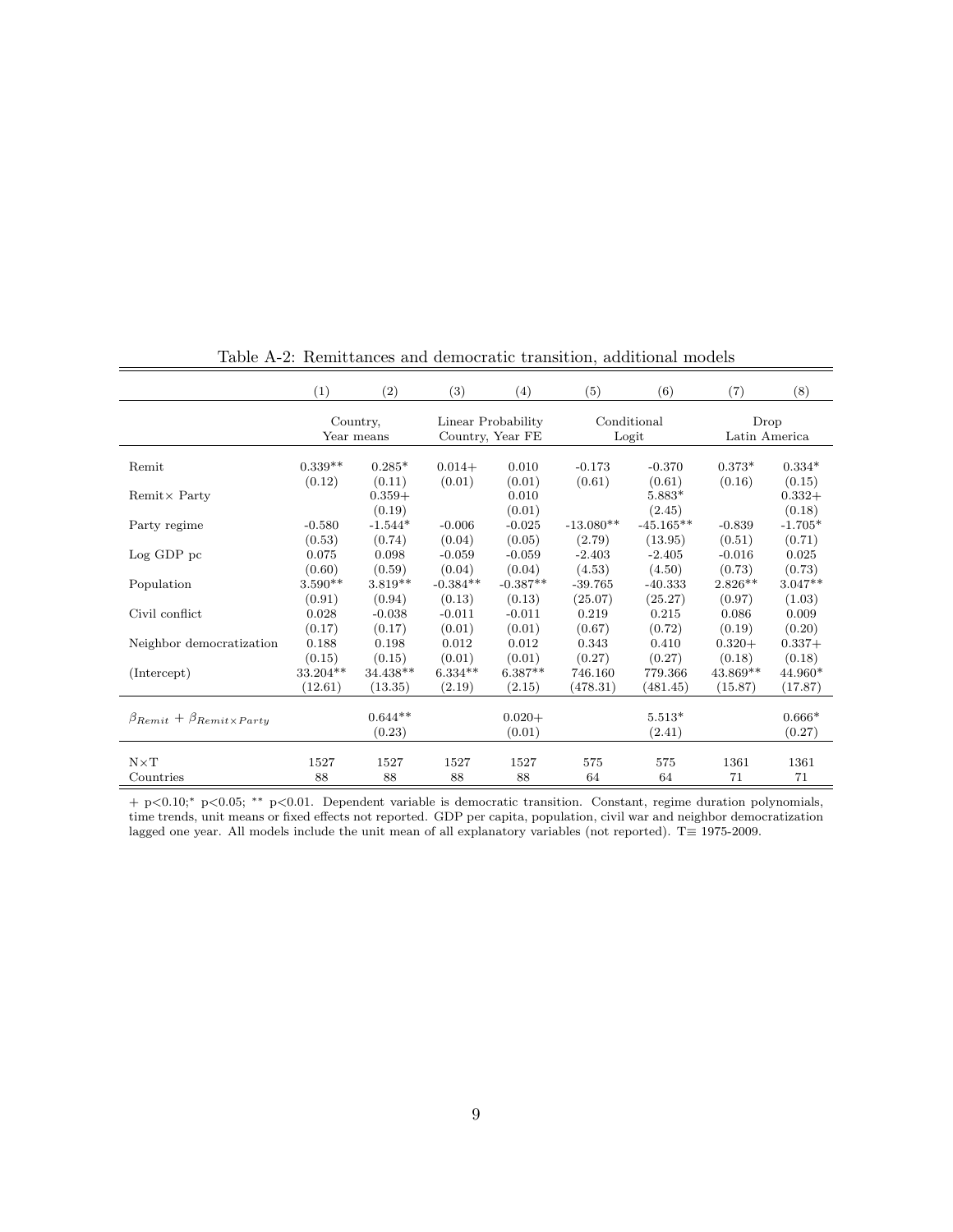|                                              | (1)      | (2)       | (3)      | (4)       |
|----------------------------------------------|----------|-----------|----------|-----------|
| Remit                                        | $0.218+$ | 0.138     | $0.019*$ | 0.013     |
|                                              | (0.12)   | (0.13)    | (0.01)   | (0.01)    |
| Remit $\times$ Party                         |          | $0.507**$ |          | 0.013     |
|                                              |          | (0.19)    |          | (0.01)    |
| Party-based regime                           | $-0.264$ | $-1.277*$ | 0.000    | $-0.026$  |
|                                              | (0.39)   | (0.56)    | (0.02)   | (0.03)    |
|                                              |          | $0.645**$ |          | $0.026**$ |
| $\beta_{Remit} + \beta_{Remit \times Partu}$ |          | (0.20)    |          | (0.01)    |
| Model                                        |          | Probit    |          | LPM       |
| Unit                                         |          | Means     |          | FE        |
| Calendar Time                                |          | Trend     |          | FE        |

Table A-3: Remittances and CGV democratic transition

 $+$  p<0.10;\* p<0.05; \*\* p<0.01. Dependent variable is democratic transition from [Cheibub, Gandhi and Vreeland](#page-32-1) [\(2010\)](#page-32-1). Constant, regime duration polynomials, time trends, GDP per capita, population, civil war, and neighbor democracy not reported. GDP per capita, population, civil war and neighbor democratization lagged one year. Columns (1) and (2) include the unit mean of all explanatory variables (not reported). T≡ 1574. 1975-2009.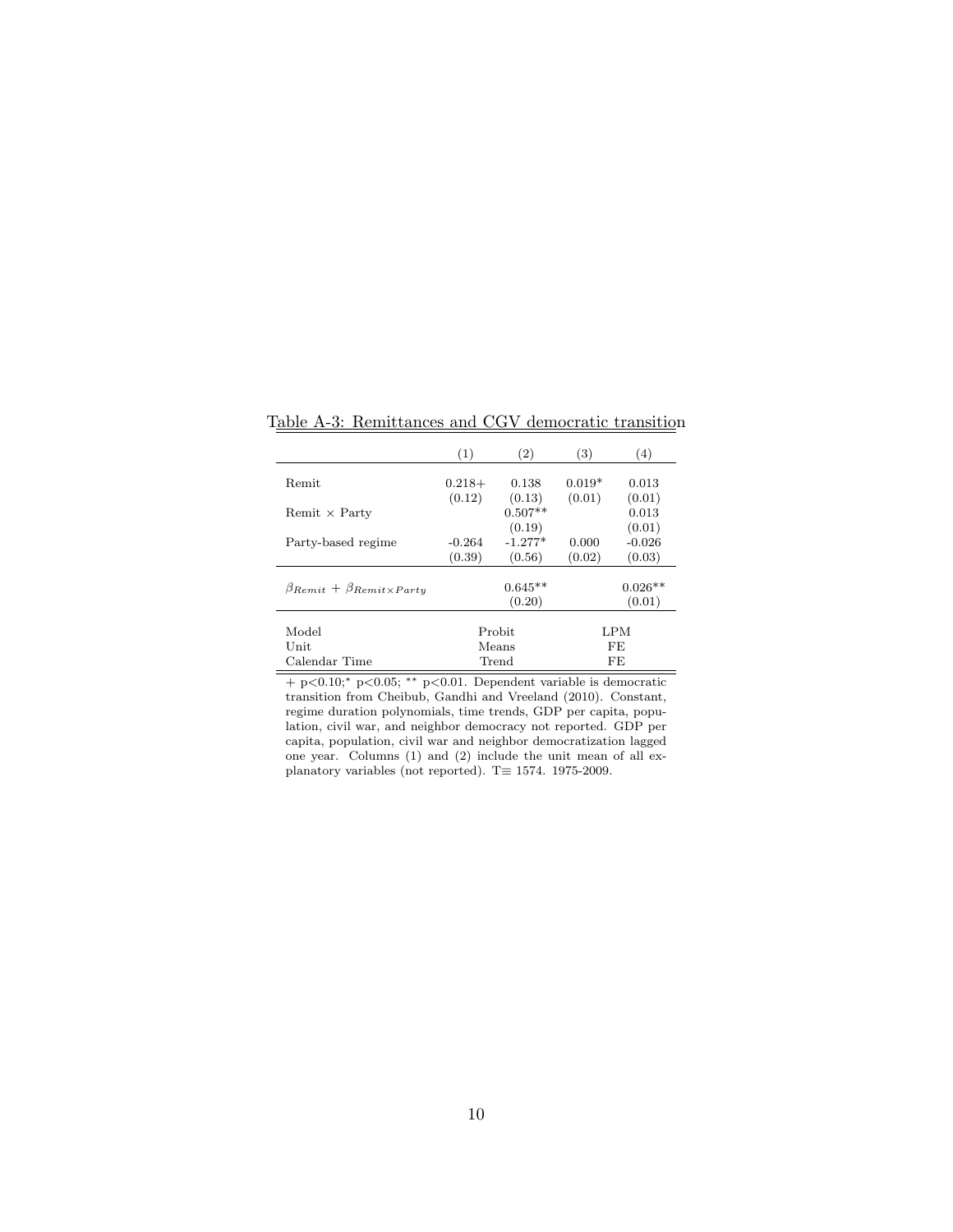|                                | (1)       | $\left( 2\right)$ | $\left( 3\right)$ | $\left( 4\right)$ | (5)       | (6)        | (7)        | (8)        | (9)        | (10)       |
|--------------------------------|-----------|-------------------|-------------------|-------------------|-----------|------------|------------|------------|------------|------------|
| Remit                          | $0.320**$ | $0.328+$          | 0.149             | 0.207             | 0.130     | 0.198      | 0.220      | 0.272      | 0.164      | 0.273      |
|                                | (0.11)    | (0.18)            | (0.11)            | (0.18)            | (0.11)    | (0.17)     | (0.14)     | (0.20)     | (0.18)     | (0.23)     |
| Remit $\times$ Party           |           | $0.420**$         |                   | $0.371**$         |           | $0.406*$   |            | $0.410**$  |            | $0.323*$   |
|                                |           | (0.13)            |                   | (0.14)            |           | (0.16)     |            | (0.15)     |            | (0.16)     |
| Remit $\times$ Personal        |           | $-0.240$          |                   | $-0.435$          |           | $-0.403$   |            | $-0.321$   |            | $-0.521+$  |
|                                |           | (0.24)            |                   | (0.29)            |           | (0.29)     |            | (0.30)     |            | (0.30)     |
| Party regime                   | $-0.645+$ | $-2.028**$        | $-0.863*$         | $-2.068**$        | $-0.907+$ | $-2.281**$ | $-1.490**$ | $-2.718**$ | $-1.447**$ | $-2.272**$ |
|                                | (0.38)    | (0.42)            | (0.42)            | (0.41)            | (0.48)    | (0.55)     | (0.57)     | (0.58)     | (0.47)     | (0.53)     |
| Personal regime                | $-1.131*$ | $-0.746$          | $-1.561*$         | $-0.839$          | $-1.758*$ | $-1.065$   | $-1.728*$  | $-1.167$   | $-1.869*$  | $-0.907$   |
|                                | (0.50)    | (0.84)            | (0.70)            | (1.05)            | (0.75)    | (1.09)     | (0.87)     | (1.27)     | (0.95)     | (1.27)     |
|                                |           |                   |                   |                   |           |            |            |            |            |            |
| $\beta_{Remit}$ +              |           | $0.749**$         |                   | $0.578**$         |           | $0.604**$  |            | $0.682**$  |            | $0.600*$   |
| $\beta_{Remit\times Party}$    |           | (0.22)            |                   | (0.21)            |           | (0.23)     |            | (0.26)     |            | (0.28)     |
|                                |           |                   |                   |                   |           |            |            |            |            |            |
| $\beta_{Remit}$ +              |           | 0.088             |                   | $-0.229$          |           | $-0.205$   |            | $-0.049$   |            | $-0.249$   |
| $\beta_{Remit\times Personal}$ |           | (0.22)            |                   | (0.22)            |           | (0.22)     |            | (0.24)     |            | (0.27)     |
|                                |           |                   |                   |                   |           |            |            |            |            |            |
| $N \times T$                   | 1567      | 1567              | 1527              | 1527              | 1485      | 1485       | 1470       | 1470       | 1381       | 1381       |
| Countries                      | 91        | 91                | 88                | 88                | 88        | 88         | 88         | 88         | 85         | 85         |

Table A-4: Remittances and democratic transition

+ p<0.10;<sup>∗</sup> p<0.05; ∗∗ p<0.01. Dependent variable is democratic transition. Regime duration polynomials and time trend not reported. All models include the unit mean of all explanatory variables (not reported). T≡ 1975-2009.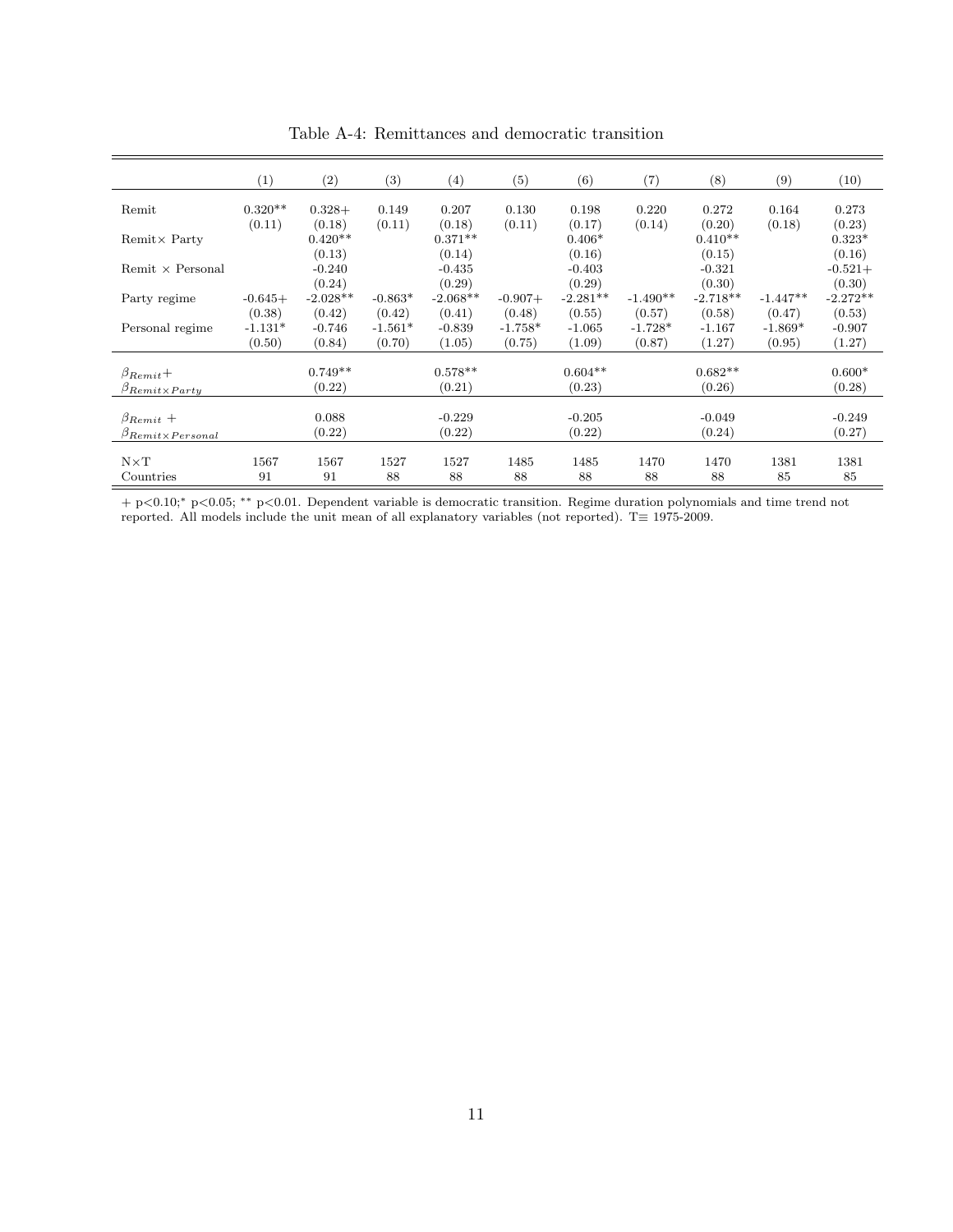|                                                    | (1)                 | $\left( 2\right)$    |
|----------------------------------------------------|---------------------|----------------------|
| Remit                                              | 0.139               | 0.068                |
| Pure party                                         | (0.12)<br>$-0.870+$ | (0.12)<br>$-1.521**$ |
|                                                    | (0.49)<br>$-0.089$  | (0.56)<br>$-2.399**$ |
| Hybrid party                                       | (0.54)              | (0.64)               |
| Remit $\times$ pure party                          |                     | $0.285*$<br>(0.13)   |
| Remit $\times$ hybrid party                        |                     | $1.027**$<br>(0.26)  |
|                                                    |                     |                      |
| $\beta_{Remit} + \beta_{Remit\times pureparty}$    |                     | $0.352*$             |
|                                                    |                     | (0.12)               |
| $\beta_{Remit} + \beta_{Remit \times hybridparty}$ |                     | $1.094**$            |
|                                                    |                     | (0.27)               |

Table A-5: Separate pure party regimes and hybrid-party regimes

+ p<0.10;<sup>∗</sup> p<0.05; ∗∗ p<0.01. Random effects probit with clustered standard errors in parentheses. Dependent variable is democratic transition. Unit means, constant, regime duration polynomials, time trends, GDP per capita, population, civil war, and neighbor democracy not reported. GDP per capita, population, civil war and neighbor democratization lagged one year. N  $\times$  T $\equiv$  1527. 88 countries from 1975-2009. Hybridparty regimes are those coded as party-personalist, partymilitary, or party-military-personalist.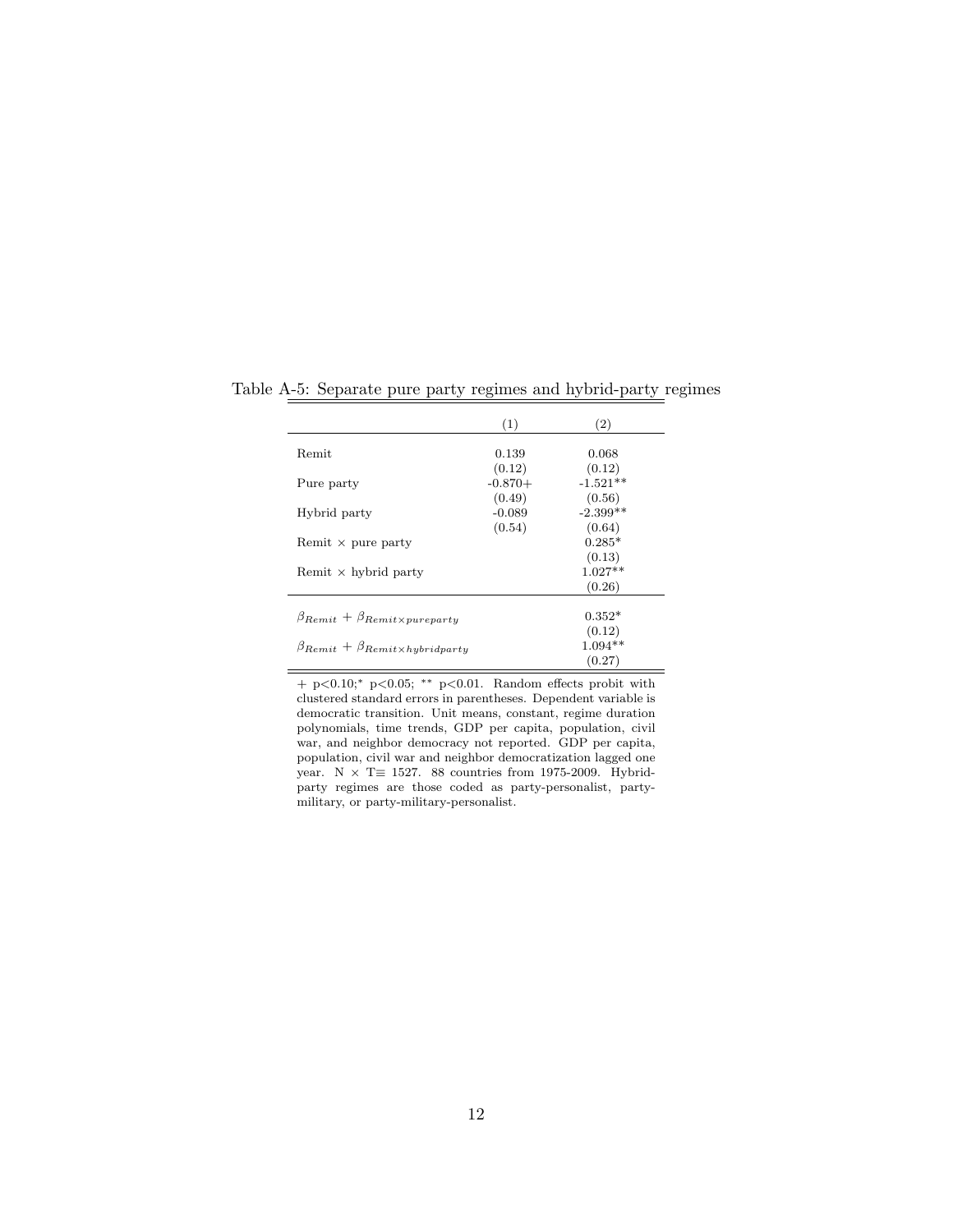|                                                  | (1)                | (2)                | (3)                 | (4)                 | (5)                 | (6)                 | (7)                 | (8)                          | (9)                      | (10)                     |
|--------------------------------------------------|--------------------|--------------------|---------------------|---------------------|---------------------|---------------------|---------------------|------------------------------|--------------------------|--------------------------|
| Remit                                            | 0.034<br>(0.19)    | 0.046<br>(0.20)    | 0.092<br>(0.18)     | 0.100<br>(0.18)     | 0.103<br>(0.18)     | 0.112<br>(0.19)     | 0.048<br>(0.20)     | 0.054                        | 0.054<br>(0.19)          | 0.045<br>(0.20)          |
| Remit $\times$ Party                             |                    | $-0.066$<br>(0.20) |                     | $-0.050$<br>(0.18)  |                     | $-0.052$<br>(0.18)  |                     | (0.20)<br>$-0.036$<br>(0.18) |                          | 0.169<br>(0.18)          |
| Party                                            | $-0.228$<br>(0.39) | $-0.156$<br>(0.59) | $-0.066$<br>(0.41)  | $-0.010$<br>(0.61)  | 0.042<br>(0.45)     | 0.098<br>(0.64)     | $-0.001$<br>(0.48)  | 0.013<br>(0.71)              | $-0.256$<br>(0.46)       | $-0.592$<br>(0.71)       |
| Log GDP pc                                       |                    |                    | $-0.185$<br>(0.64)  | $-0.200$<br>(0.64)  | $-0.198$<br>(0.63)  | $-0.215$<br>(0.64)  | $-0.477$<br>(0.66)  | $-0.501$<br>(0.66)           | $-0.390$<br>(0.82)       | $-0.542$<br>(0.86)       |
| Log population                                   |                    |                    | 2.878<br>(2.92)     | 2.931<br>(2.99)     | 3.006<br>(2.75)     | 3.090<br>(2.80)     | 3.477<br>(3.01)     | 3.570<br>(3.05)              | 4.036<br>(3.99)          | 4.143<br>(4.10)          |
| Civil conflict                                   |                    |                    | $0.666**$<br>(0.20) | $0.663**$<br>(0.19) | $0.582**$<br>(0.21) | $0.579**$<br>(0.21) | $0.635**$<br>(0.23) | $0.629**$<br>(0.22)          | $0.630*$<br>(0.27)       | $0.622*$<br>(0.27)       |
| Nbr democracy                                    |                    |                    | 0.191<br>(0.13)     | 0.193<br>(0.13)     | 0.167<br>(0.12)     | 0.169<br>(0.12)     | 0.141<br>(0.12)     | 0.144<br>(0.12)              | 0.184<br>(0.13)          | 0.191<br>(0.14)          |
| Net migration                                    |                    |                    |                     |                     | $-3.271+$<br>(1.77) | $-3.350+$<br>(1.76) | $-4.097+$<br>(2.09) | $-4.255*$<br>(2.14)          | $-4.212$<br>(2.61)       | $-4.802+$<br>(2.62)      |
| Growth                                           |                    |                    |                     |                     |                     |                     | 0.011<br>(0.02)     | 0.011<br>(0.02)              | 0.013<br>(0.03)          | 0.015<br>(0.02)          |
| Protest<br>Aid                                   |                    |                    |                     |                     |                     |                     | 0.101<br>(0.21)     | 0.100<br>(0.21)              | 0.091<br>(0.19)<br>0.048 | 0.075<br>(0.19)<br>0.040 |
| Oil                                              |                    |                    |                     |                     |                     |                     |                     |                              | (0.05)<br>$-0.127$       | (0.05)<br>$-0.150$       |
| KA open                                          |                    |                    |                     |                     |                     |                     |                     |                              | (0.15)<br>$-0.429*$      | (0.15)<br>$-0.433*$      |
| (Intercept)                                      | $-1.261**$         | $-1.227*$          | 1.333               | 1.325               | 1.217               | 1.179               | 1.506               | 1.333                        | (0.19)<br>$-1.167$       | (0.18)<br>$-2.431$       |
|                                                  | (0.47)             | (0.48)             | (1.25)              | (1.26)              | (1.21)              | (1.18)              | (1.34)              | (1.28)                       | (2.56)                   | (2.59)                   |
| $\beta_{Remit} +$<br>$\beta_{Remit\times Partu}$ |                    | $-0.019$<br>(0.25) |                     | 0.050<br>(0.23)     |                     | 0.060<br>(0.23)     |                     | 0.018<br>(0.24)              |                          | 0.214<br>(0.25)          |
| $N \times T$<br>Countries                        | 1567<br>91         | 1567<br>91         | 1527<br>88          | 1527<br>88          | 1485<br>88          | 1485<br>88          | 1470<br>88          | 1470<br>88                   | 1381<br>85               | 1381<br>85               |

Table A-6: Remittances and autocratic transition

+ p<0.10;<sup>∗</sup> p<0.05; ∗∗ p<0.01. Dependent variable is democratic transition. Regime duration polynomials and time trend not reported. All models include the unit mean of all explanatory variables (not reported). T≡ 1975-2009.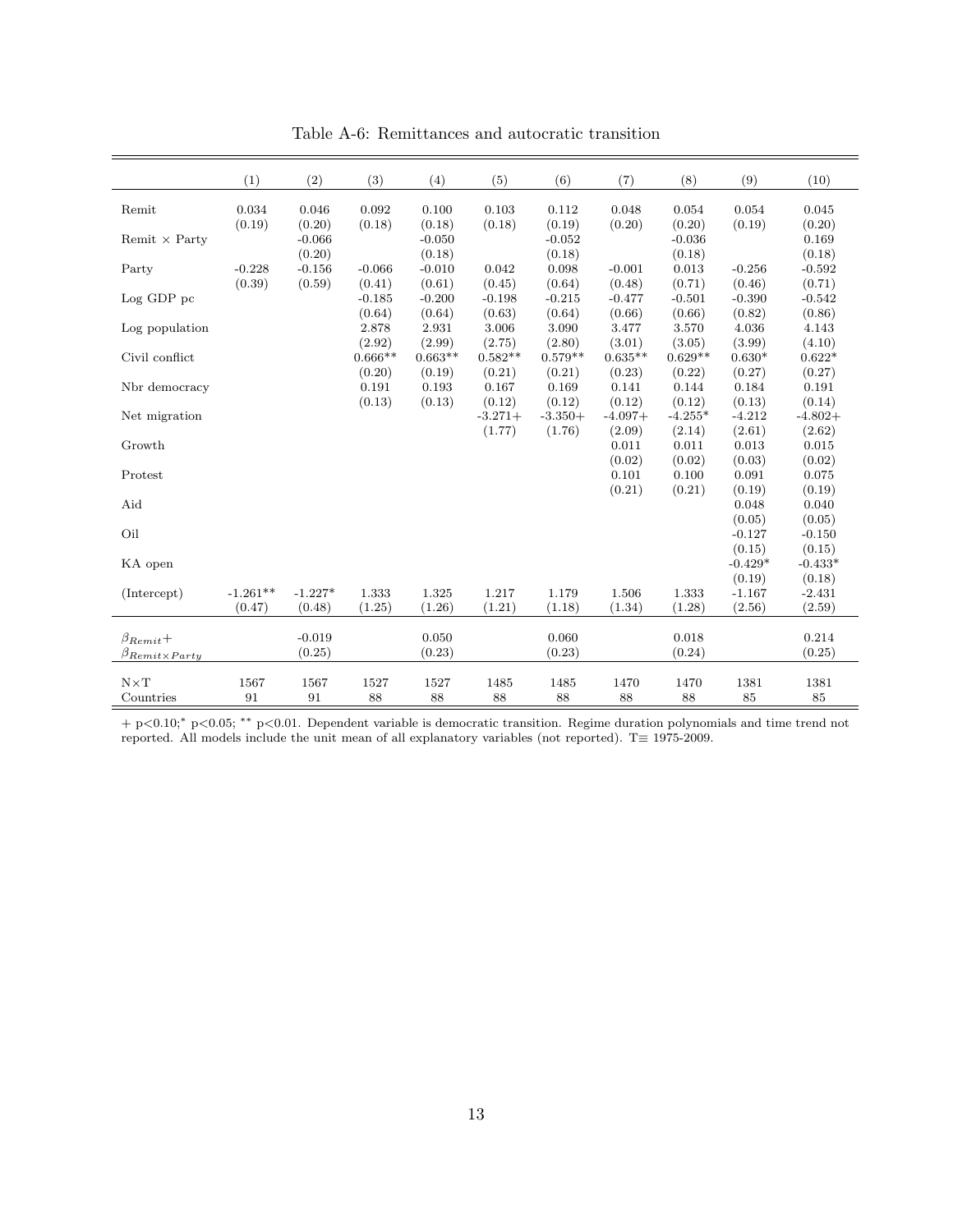|                                                                                                                                   | (1)                          | (2)                     | (3)                       | (4)                       | (5)                                         | (6)                       | (7)                 | (8)                          |
|-----------------------------------------------------------------------------------------------------------------------------------|------------------------------|-------------------------|---------------------------|---------------------------|---------------------------------------------|---------------------------|---------------------|------------------------------|
|                                                                                                                                   |                              | Correlated<br>RE probit |                           |                           | Linear probability<br>with Country, Year FE |                           |                     | Election<br>year only        |
| Remit                                                                                                                             | 0.017                        | 0.090                   | 0.100                     | 0.009                     | 0.012                                       | 0.006                     | 0.054               | $-0.111$                     |
| Remit $\times$ Party                                                                                                              | (0.13)<br>$0.443*$<br>(0.19) | (0.13)                  | (0.13)<br>0.087<br>(0.17) | (0.01)<br>0.012<br>(0.01) | (0.01)                                      | (0.01)<br>0.009<br>(0.01) | (0.22)              | (0.29)<br>$0.810*$<br>(0.37) |
| Remit $\times$ Election                                                                                                           |                              | $-0.011$<br>(0.12)      | $-0.144$<br>(0.15)        |                           | 0.013<br>(0.02)                             | 0.006<br>(0.03)           |                     |                              |
| Party $\times$ Election                                                                                                           |                              |                         | $-1.659+$<br>(0.88)       |                           |                                             | $-0.176*$<br>(0.08)       |                     |                              |
| Remit $\times$ Party $\times$ Election                                                                                            |                              |                         | $0.823**$<br>(0.30)       |                           |                                             | 0.028<br>(0.03)           |                     |                              |
| Party                                                                                                                             | $-1.446**$<br>(0.42)         | $-0.445$<br>(0.43)      | $-0.925*$<br>(0.42)       | $-0.029$<br>(0.04)        | $-0.005$<br>(0.04)                          | $-0.005$<br>(0.04)        | $-1.265$<br>(0.79)  | $-3.546**$<br>(1.30)         |
| Election                                                                                                                          | $1.235**$<br>(0.18)          | $1.248**$<br>(0.34)     | $1.500**$<br>(0.42)       | $0.118**$<br>(0.02)       | $0.087 +$<br>(0.05)                         | $0.151*$<br>(0.07)        |                     |                              |
| $Log GDP$ pc                                                                                                                      | $-1.418*$<br>(0.60)          | $-1.395*$<br>(0.59)     | $-1.254*$<br>(0.62)       | $-0.074+$<br>(0.04)       | $-0.074+$<br>(0.04)                         | $-0.072+$<br>(0.04)       | $-0.365$<br>(0.92)  | $-0.139$<br>(1.08)           |
| Population                                                                                                                        | $-6.219**$<br>(1.57)         | $-6.043**$<br>(1.74)    | $-5.889**$<br>(1.59)      | $-0.396**$<br>(0.12)      | $-0.386**$<br>(0.12)                        | $-0.384**$<br>(0.12)      | $-5.107$<br>(3.17)  | $-4.097$<br>(3.43)           |
| Civil conflict                                                                                                                    | 0.058<br>(0.19)              | 0.107<br>(0.18)         | 0.092<br>(0.18)           | $-0.010$<br>(0.01)        | $-0.009$<br>(0.01)                          | $-0.007$<br>(0.01)        | $-0.786*$<br>(0.36) | $-0.919**$<br>(0.34)         |
| Nbr democratization                                                                                                               | 0.142<br>(0.11)              | 0.127<br>(0.11)         | 0.139<br>(0.11)           | 0.011<br>(0.01)           | 0.011<br>(0.01)                             | 0.011<br>(0.01)           | 0.110<br>(0.22)     | 0.072<br>(0.24)              |
| (Intercept)                                                                                                                       | $-3.228*$<br>(1.42)          | $-3.508*$<br>(1.41)     | $-3.160*$<br>(1.51)       | $6.623**$<br>(2.00)       | $6.453**$<br>(2.04)                         | $6.424**$<br>(2.02)       | $-4.146+$<br>(2.29) | $-4.392+$<br>(2.45)          |
| $\beta_{Remit}$                                                                                                                   | 0.017<br>(0.13)              | 0.090<br>(0.13)         | 0.100<br>(0.13)           | 0.009<br>(0.01)           | 0.012<br>(0.01)                             | 0.006<br>(0.01)           | 0.054<br>(0.22)     | $-0.111$<br>(0.29)           |
| $\beta_{Remit} + \beta_{Remit \times Partu}$                                                                                      | $0.461*$<br>(0.22)           |                         | 0.187<br>(0.21)           | $0.020*$<br>(0.01)        |                                             | 0.016<br>(0.01)           |                     | $0.700+$<br>(0.39)           |
| $\beta_{Remit} + \beta_{Remit \times Electron}$                                                                                   |                              | 0.079<br>(0.15)         | $-0.044$<br>(0.17)        |                           | 0.024<br>(0.02)                             | 0.011<br>(0.03)           |                     |                              |
| $\beta_{Remit} + \beta_{Remit \times Electron} +$<br>$\beta_{Remit\times Partu}+$<br>$\beta_{Remit \times Electron \times Party}$ |                              |                         | $0.866**$<br>(0.30)       |                           |                                             | $0.050*$<br>(0.02)        |                     |                              |
| $N \times T$<br>Countries                                                                                                         | 1527<br>88                   | 1527<br>88              | 1527<br>88                | 1527<br>88                | 1527<br>88                                  | 1527<br>88                | 215<br>67           | 215<br>67                    |

Table A-7: Remittances, elections, and democratic transitions

+ p<0.10;<sup>∗</sup> p<0.05; ∗∗ p<0.01. Dependent variable is democratic transition. Constant, regime duration polynomials, time trends, unit means or fixed effects not reported. GDP per capita, population, civil war and neighbor democratization lagged one year. T $\equiv$  1975-2009.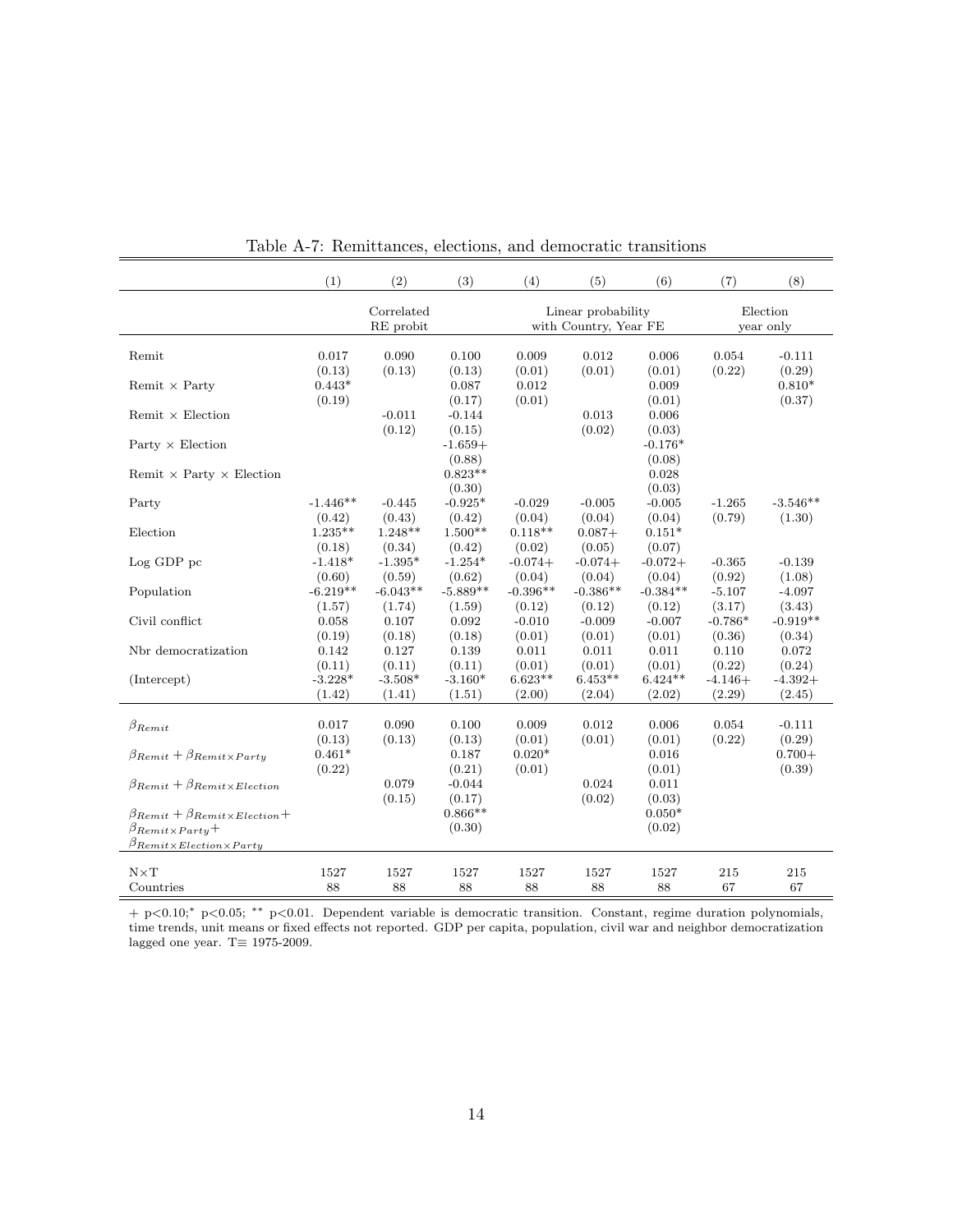

Figure A-1: Coefficients for Remittances (party regimes only). The vertical bars show the estimated coefficients for  $\beta_{Remittances} + \beta_{Remit\times Party}$  for the model in column 4, Table 1 when each party regime is excluded from the sample. Vertical dotted line shows the estimated coefficient reported in column 4, Table 1.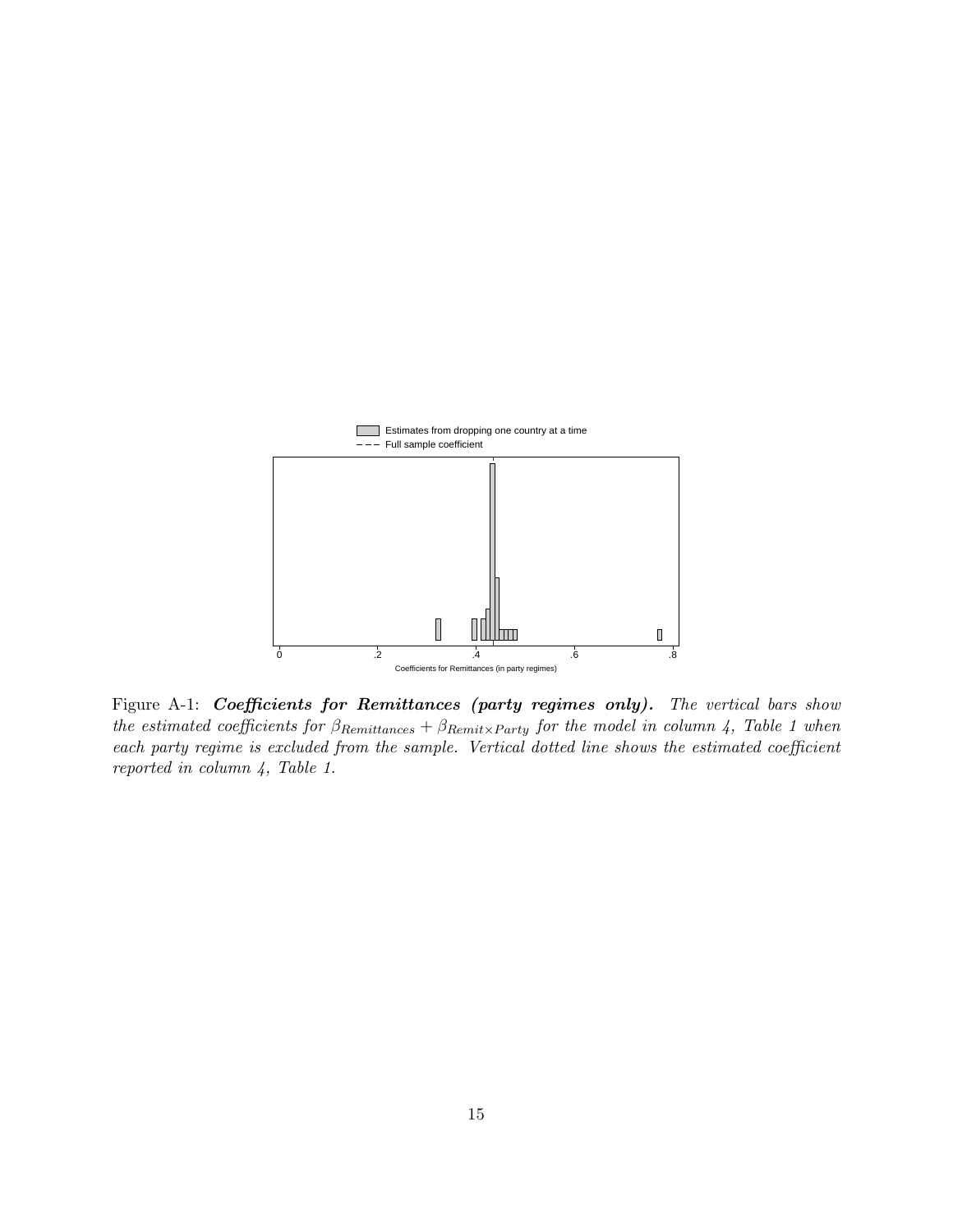

Figure A-2: Remittances and democratization, linear probability models. The horizontal axis depicts the marginal effect of a two-standard deviation increase in remittances (3 log units). The left two estimates are from a linear probability model in Table A-1, column 10. The right two estimates from Table A-2, column 4. Point estimates and 95 percent confidence intervals depicted.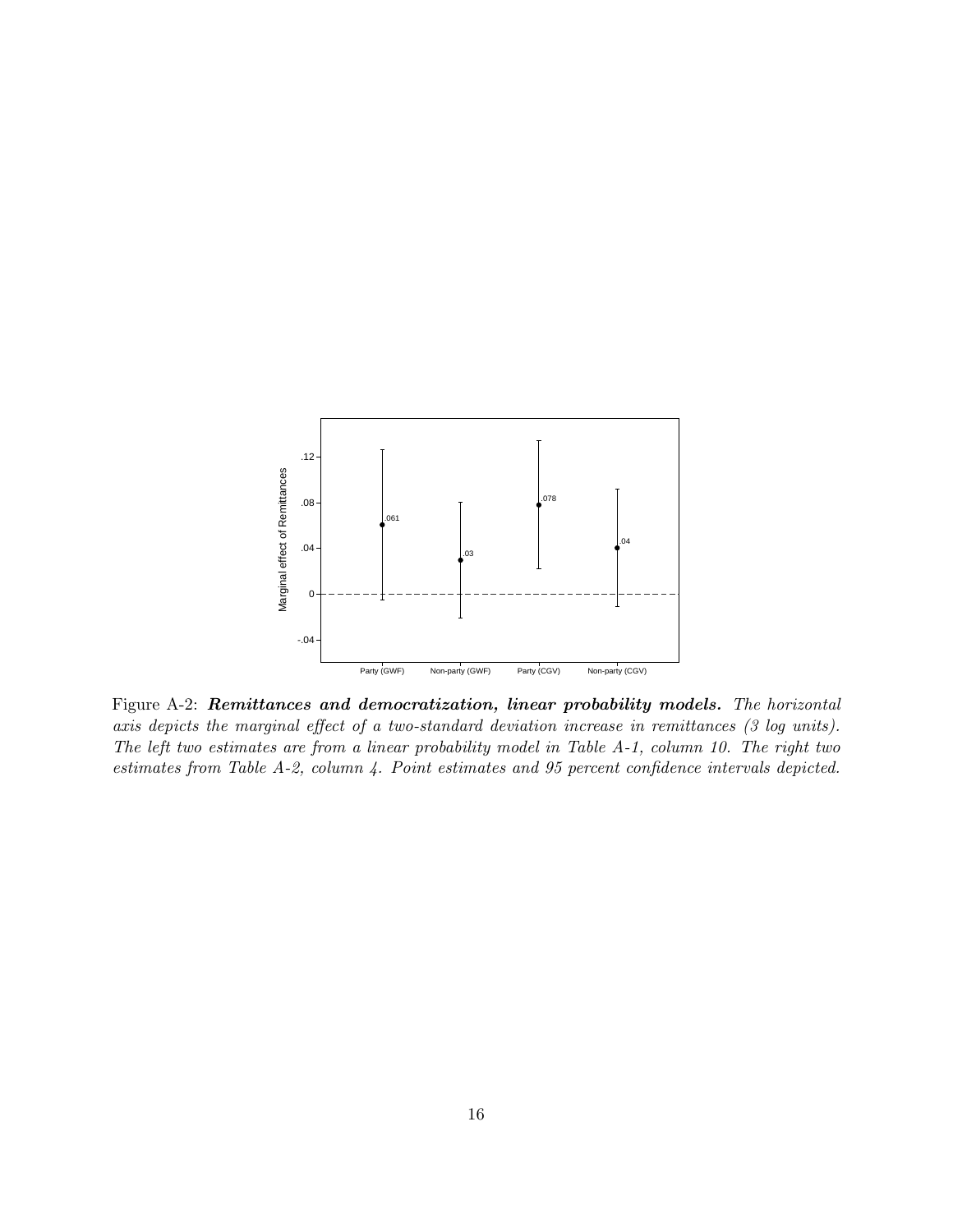## Appendix B: Two-stage model

The excluded instrument,  $WRemitDistance$ , is constructed as follows:

- calculate the constant dollar value sum of all remittances received in High Income OECD countries (World Bank classification)<sup>[4](#page-17-0)</sup> in year  $t$
- lag this variable one year because the endogenous remittance variable is lagged one year
- log this variable to ensure extreme values in the skewed distribution do not influence the first stage estimates
- multiply this variable by the share of the land area in country  $i$  that lies within 100km of an ice-free coast  $\times$  the share of land area in country i that has fertile soil

This variable contains both cross-sectional (geographic features) and time-varying (yearly sum of high income country remittances) information. The share of the land area that lies near the coast is a proxy for the ease of migration from the remittance-receiving country. According to this logic, remittance flows to countries such as Cote d'Ivoire, El Salvador, Gambia, Indonesia, Malaysia, and Tunisia should be more closely tied to remittance-receiving patterns in high income countries than landlocked countries such as Bolivia, Chad, and Nepal where the land area is further from the coast. Fertile soil is a proxy for population density. Mountains, jungles, and deserts – where there is less fertile land – typically have lower population densities. While these geographic features are not endogenously determined by the time-varying likelihood of democratic transition, there are certainly other causal pathways through which they could influence transitions. However, we directly control for these time-invariant factors, such as geographic position and factor endowments, with country fixed effects. And because we include country fixed effects in all two-stage models, we cannot include coastal land or fertile soil directly as an instrument. That is, we only weight the rich-world remittance trend by coastal population.

To examine whether the excluded instrument influences observed remittances in both party regimes and non-party regimes, we test the first stage equation for each sub-sample. In the group of party regimes, the first stage F-statistic is 16.2; in the sub-sample of other regimes, it is 10.4. This suggests that the excluded instrument strongly correlates with remittances in both sub-samples. That is, the identification strategy is not vulnerable to criticism about heterogeneous treatment effects, at least along the key unit of theoretical interest – namely whether the dictatorship is coded as a party regime.

<span id="page-17-0"></span><sup>4</sup>These countries are: Australia, Austria, Belgium , Canada , Czech Republic , Denmark, Estonia, Finland, France, Germany, Greece, Hungary, Iceland, Ireland, Italy., Israel, Japan, South Korea, Luxembourg, Netherlands, New Zealand, Norway, Poland, Portugal, Slovak Republic, Slovenia, Spain, Sweden, Switzerland, United Kingdom, United States.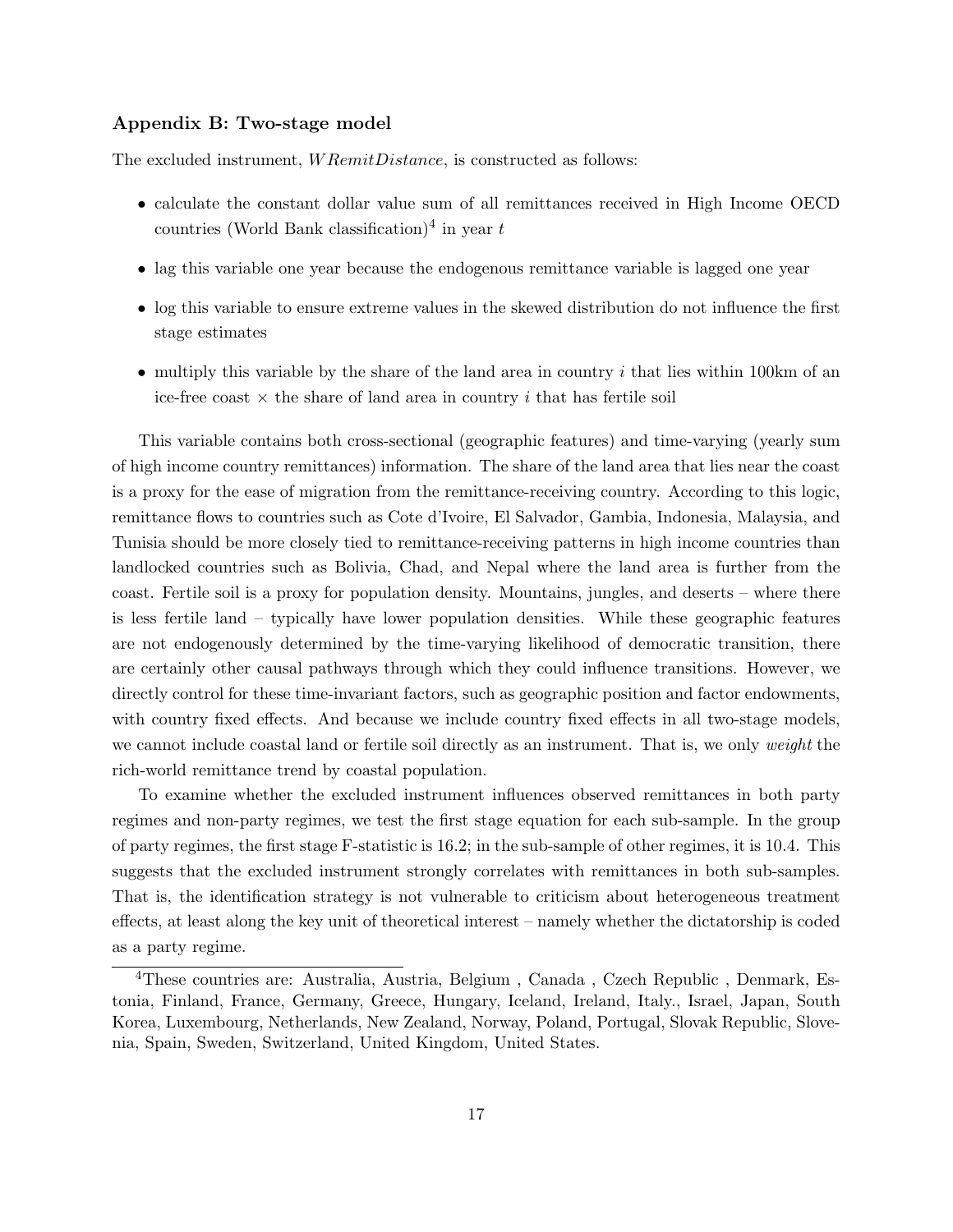When we examine the partial regression plots from the first stage equation where the endogenous interaction term is the dependent variable, we find that Lesotho is an outlier that is not well explained by the excluded instrument. This makes sense because although it is a high-remittance receiving country [\(Crush et al. 2010,](#page-32-4) 4), it is landlocked within South Africa and thus the instrument weights the OECD remittance trend by zero under the assumption that ease of migration is low. However, Lesotho is an anomalous landlocked country because ease of migration is not particularly low given its geographic position in Southern Africa. Nearly one-eighth of its population lived in another country in 2006. In the analysis reported in the main text, we drop Lesotho. This does not change the coefficient estimates substantially but (unsurprisingly) decreases the standard error estimates. In the last two columns of Table B-2, we show that the main point estimate of interest remains the same if we assign Lesotho the geographic weight applied to South Africa; and if we include Lesotho with its implausible geographic weight. The F-tests for instrument strength, however, are no longer larger than conventional cut-points.

Table B-1 reports the results from the (two) first stage equations for the model with two endogenous variables (*Remit* and *Remit*  $\times$  *Party*), reported in the final column of Table 2 in the main text. W RemitDist is positively correlated with each endogenous variable and W RemitDist $\times$ Party is positively correlated with  $Remit \times Party$ .

Table B-2 reports robustness tests for the two-stage IV model. The specification in (1) contains no control variables, save *Party*, regime duration polynomials, country-fixed effects, and time period effects. The specification in (2) contains the base controls from the specification reported in the main text, except dropping *migration*. The next four specifications add more control variables: trade; growth; growth + protest; and growth + protest + aid + oil + kaopoen. The specification in (7) is the base model with year fixed effects instead of time period fixed effects. Point estimates on the main variable of interest are similar, but the F-statistic is smaller because year fixed effects pick up much of the variation in the OECD remittance trend (which only varies by year). The base line specification reported in (8) uses a sample that excludes all observations from the year 1975 because they are potential outliers in the first stage equation. The results in (9) and (10) add Lesotho to the sample, with (9) using S. Africa's geographic weight to construct the excluded instruments and (10) using the original geographic weight for Lesotho (which is zero) to construct the excluded instruments. Again, point estimates for the variable of interest are similar to the result reported in the main text. However, the F-statistic from the first-stage is much smaller than 10, reflecting the presence of the Lesotho outliers in the first stage equations.

Table B-3 reports two-stage models where the dependent variable is *Autocratic transition*, not Democratic transition. Again the sample is countries that are autocracies on January 1 of the observation calendar year. The dependent variable captures transitions from one autocratic regime to another, such as the Iranian Revolution of 1979, the ouster of the Mobutu regime in the former Zaire in 1997 by rebel insurgents, and the military coup by a junior officer in Guinea in 2008. The first stage equations for these models are *exactly* the same as those for the models reported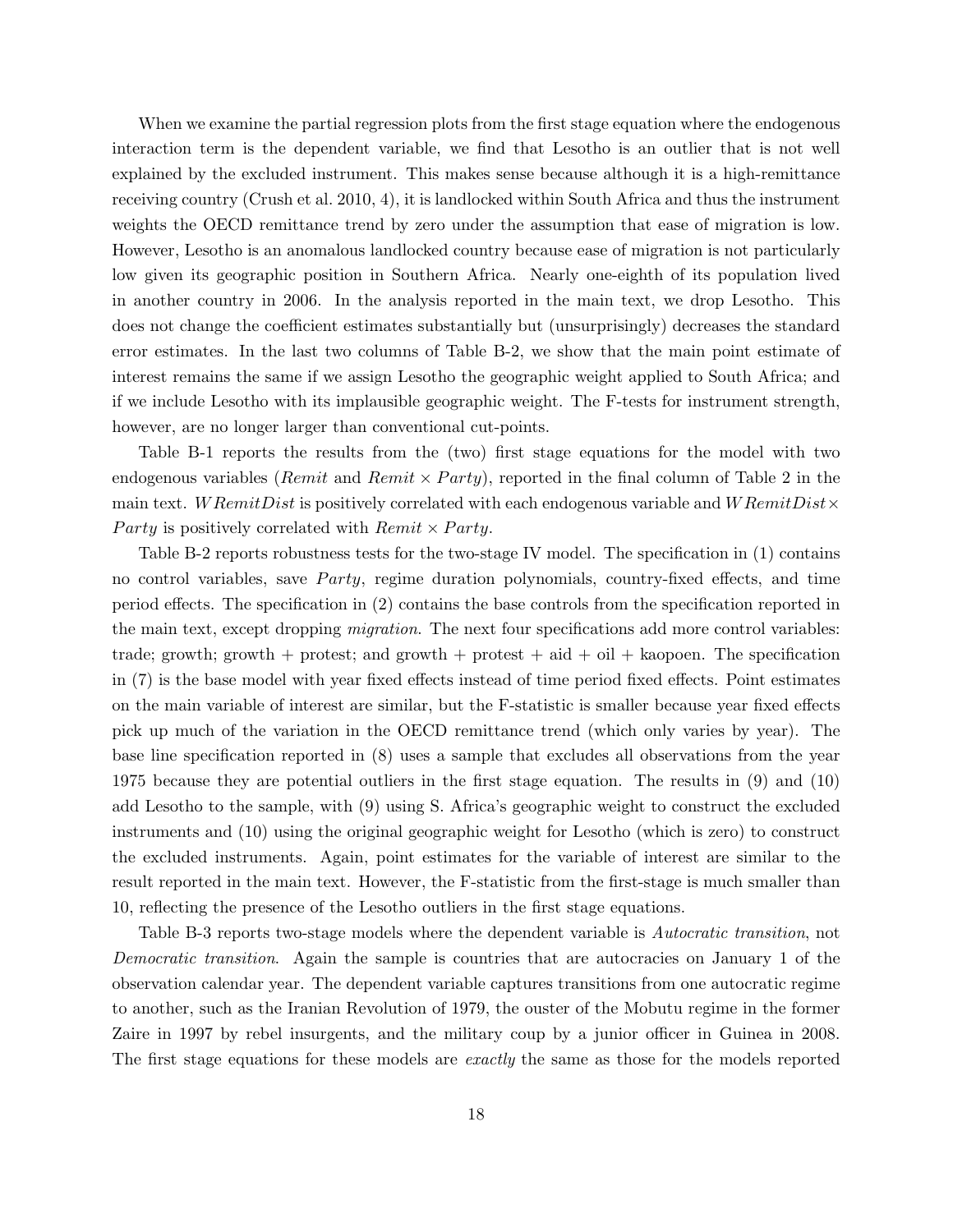in the main text (Table 2, columns 2 and 3). In the outcome equation, the estimates for Remit, Remit  $\times$  Party, and Remit + (Remit  $\times$  Party) are not different from zero, suggesting that similar to the results for Autocratic transition reported in Table A-6, there is no empirical relationship between remittances and autocratic transitions.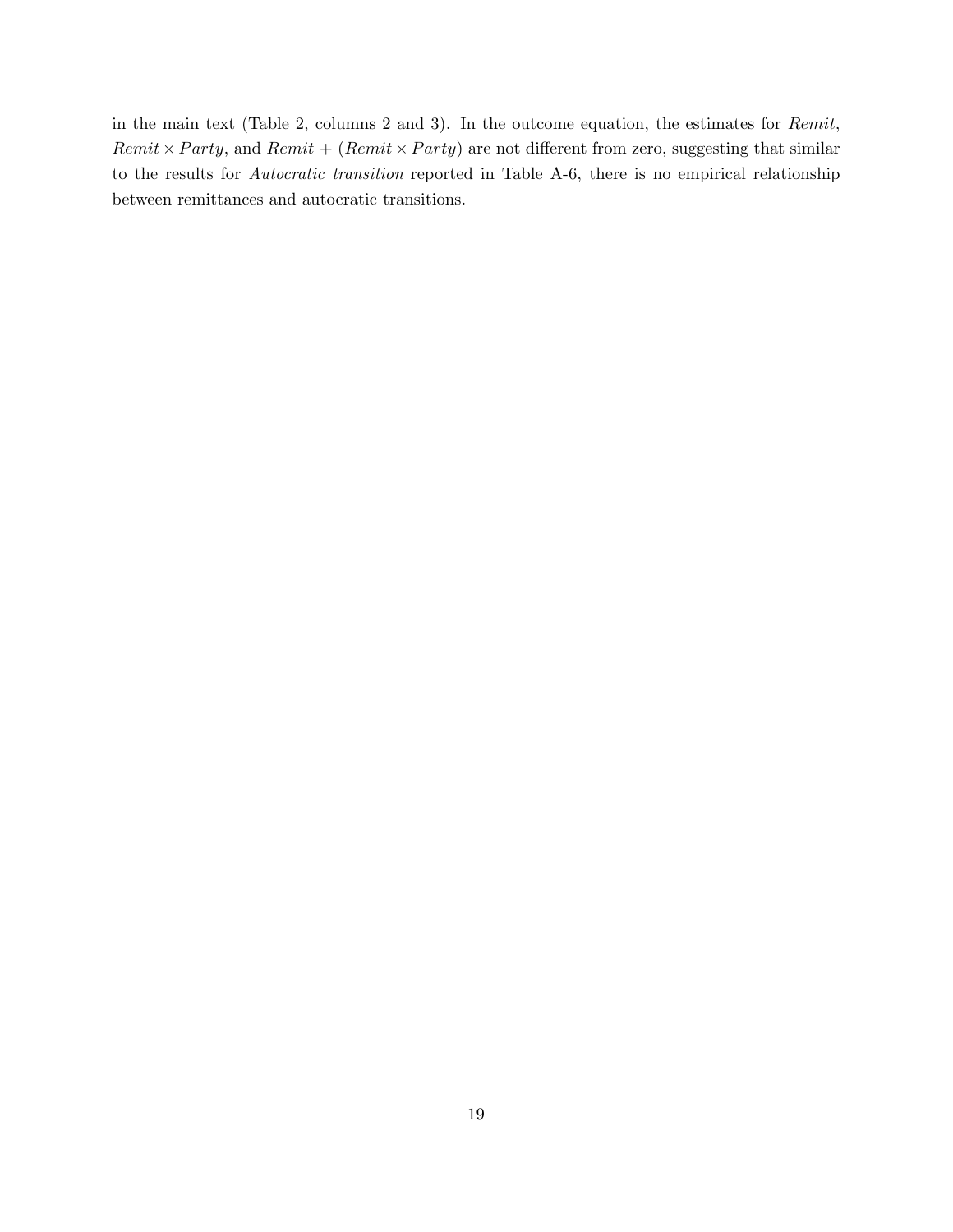|                                 | Remit      | Remit $\times$ Party |
|---------------------------------|------------|----------------------|
|                                 |            |                      |
| W Remit Distance                | $2.122**$  | $1.334**$            |
|                                 | (0.47)     | (0.46)               |
| W Remit Distance $\times$ Party | 0.024      | $0.806*$             |
|                                 | (0.25)     | (0.34)               |
| Party regime                    | $-0.153$   | $1.306**$            |
|                                 | (0.15)     | (0.37)               |
| GDP per capita                  | 0.122      | 0.034                |
|                                 | (0.35)     | (0.31)               |
| Population                      | $-1.507**$ | $-0.751$             |
|                                 | (0.54)     | (0.46)               |
| Civil war                       | $-0.041$   | $-0.031$             |
|                                 | (0.06)     | (0.08)               |
| Neighbor democratization        | 0.027      | $-0.004$             |
|                                 | (0.03)     | (0.02)               |
| Net migration                   | $-0.814$   | $-1.569+$            |
|                                 | (0.83)     | (0.85)               |
| (Intercept)                     | $-10.547$  | $-12.516$            |
|                                 | (11.74)    | (11.66)              |
|                                 |            |                      |
| $R^2$                           | 0.870      | 0.933                |

Table B-1: First stage results for IV model (Table 2, column 3)

 $+$  p<0.10;\* p<0.05; \*\* p<0.01. OLS with clustered standard errors in parentheses. Country fixed effects, regime duration polynomials, and time trend not reported. T $\equiv$ 1975-2009. 1464 observations in 83 countries.

Ë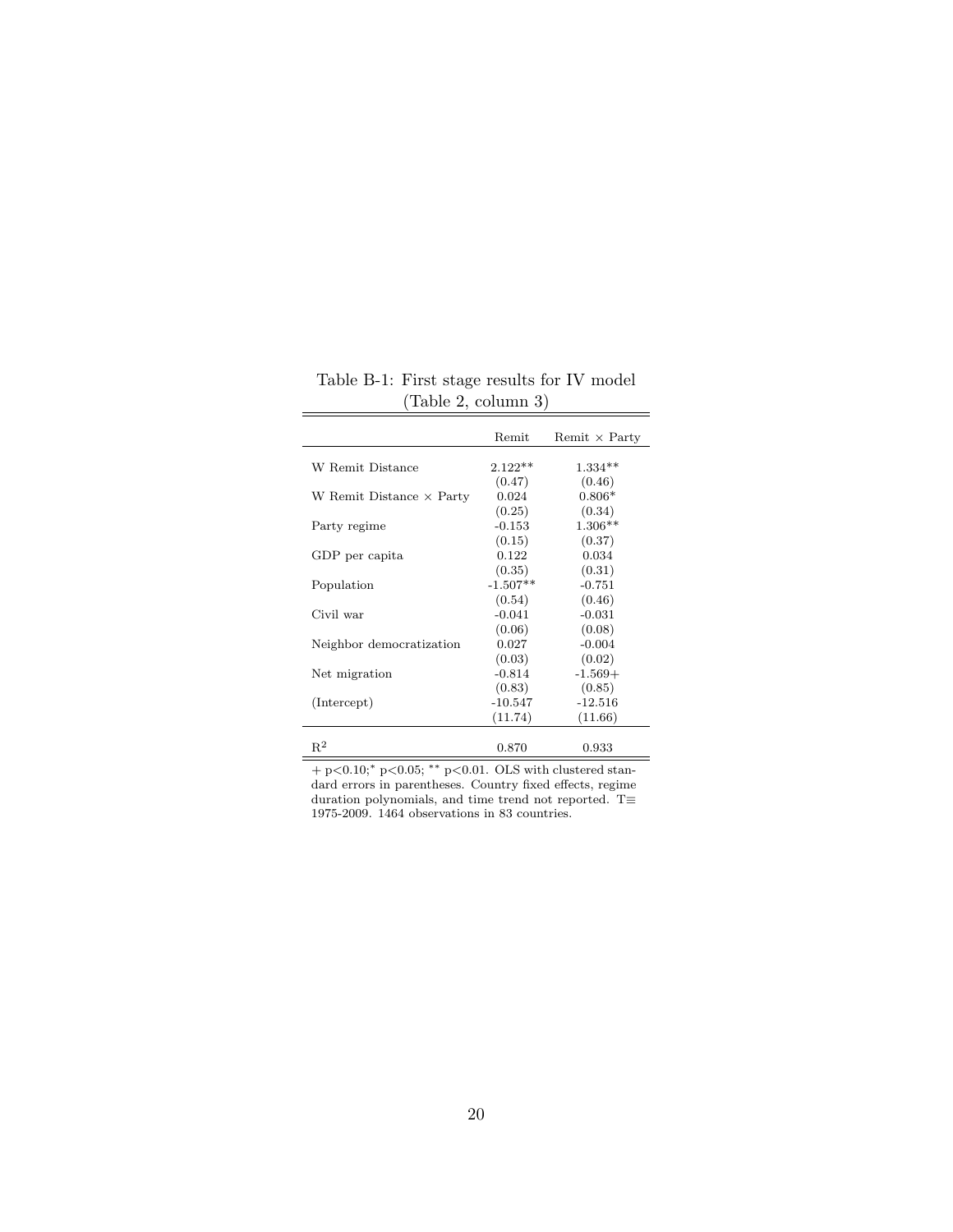|                                              | (1)         | (2)         | (3)              | (4)         | (5)         | (6)         | (7)         | (8)         | (9)                     | (10)        |
|----------------------------------------------|-------------|-------------|------------------|-------------|-------------|-------------|-------------|-------------|-------------------------|-------------|
| Remit                                        | 0.063       | 0.076       | 0.067            | 0.078       | 0.066       | 0.053       | 0.058       | 0.064       | 0.038                   | 0.018       |
|                                              | (0.06)      | (0.06)      | (0.06)           | (0.06)      | (0.05)      | (0.08)      | (0.06)      | (0.06)      | (0.07)                  | (0.10)      |
| Remit $\times$ Party                         | $0.089*$    | $0.074 +$   | 0.064            | 0.070       | $0.082 +$   | 0.101       | 0.075       | $0.082 +$   | 0.114                   | 0.141       |
|                                              | (0.04)      | (0.04)      | (0.05)           | (0.05)      | (0.05)      | (0.07)      | (0.05)      | (0.05)      | (0.08)                  | (0.13)      |
| Party                                        | $-0.119$    | $-0.104$    | $-0.099$         | $-0.089$    | $-0.107$    | $-0.146$    | $-0.098$    | $-0.107$    | $-0.207$                | $-0.260$    |
|                                              | (0.08)      | (0.08)      | (0.07)           | (0.09)      | (0.09)      | (0.12)      | (0.09)      | (0.09)      | (0.19)                  | (0.29)      |
| GDP per capita                               |             | $-0.048$    | $-0.031$         | $-0.010$    | $-0.041$    | $-0.019$    | $-0.061$    | $-0.041$    | $-0.027$                | $-0.024$    |
|                                              |             | (0.06)      | (0.06)           | (0.06)      | (0.06)      | (0.06)      | (0.06)      | (0.06)      | (0.07)                  | (0.07)      |
| Population                                   |             | $-0.057$    | $-0.058$         | $-0.056$    | $-0.034$    | $-0.140$    | $-0.212$    | $-0.040$    | $-0.072$                | $-0.081$    |
|                                              |             | (0.13)      | (0.13)           | (0.15)      | (0.14)      | (0.12)      | (0.24)      | (0.15)      | (0.15)                  | (0.15)      |
| Civiil war                                   |             | $-0.002$    | $-0.008$         | $-0.008$    | $-0.002$    | 0.007       | $-0.005$    | $-0.002$    | $-0.007$                | $-0.009$    |
|                                              |             | (0.01)      | (0.01)           | (0.01)      | (0.01)      | (0.02)      | (0.01)      | (0.01)      | (0.01)                  | (0.02)      |
| Neighbor democratization                     |             | 0.013       | 0.016            | 0.013       | 0.013       | 0.008       | 0.021       | 0.013       | 0.013                   | 0.014       |
|                                              |             | (0.01)      | (0.01)           | (0.01)      | (0.01)      | (0.01)      | (0.02)      | (0.01)      | (0.01)                  | (0.01)      |
| Net migration                                |             |             | 0.048            | 0.175       | 0.113       | 0.206       | 0.057       | 0.111       | 0.150                   | 0.175       |
|                                              |             |             | (0.16)           | (0.16)      | (0.14)      | (0.16)      | (0.17)      | (0.14)      | (0.16)                  | (0.20)      |
| Trade                                        |             |             | $-0.013$         |             |             |             |             |             |                         |             |
|                                              |             |             | (0.04)           |             |             |             |             |             |                         |             |
| Economic growth                              |             |             |                  | $-0.007**$  |             | $-0.006*$   |             |             |                         |             |
|                                              |             |             |                  | (0.00)      |             | (0.00)      |             |             |                         |             |
| Protest                                      |             |             |                  |             | 0.002       | 0.002       |             |             |                         |             |
|                                              |             |             |                  |             | (0.01)      | (0.01)      |             |             |                         |             |
| Aid                                          |             |             |                  |             |             | $-0.007$    |             |             |                         |             |
|                                              |             |             |                  |             |             | (0.01)      |             |             |                         |             |
| Oil                                          |             |             |                  |             |             | 0.011       |             |             |                         |             |
|                                              |             |             |                  |             |             | (0.01)      |             |             |                         |             |
| KA open                                      |             |             |                  |             |             | $0.019+$    |             |             |                         |             |
|                                              |             |             |                  |             |             | (0.01)      |             |             |                         |             |
|                                              |             |             |                  |             |             |             |             |             |                         |             |
| $\beta_{Remit} + \beta_{Remit \times Party}$ | $0.151+$    | $0.150*$    | $0.130+$         | $0.147*$    | $0.147+$    | $0.154+$    | 0.132       | $0.145+$    | $0.152+$                | $0.159+$    |
|                                              | (0.08)      | (0.07)      | (0.08)           | (0.07)      | (0.08)      | (0.09)      | (0.09)      | (0.08)      | (0.08)                  | (0.09)      |
|                                              |             |             |                  |             |             |             |             |             |                         |             |
| Countries                                    | 86          | 84          | 83               | 83          | 83          | 81          | 83          | 83          | 84                      | 84          |
| $N \times T$                                 | 1543        | 1506        | 1436             | 1451        | 1461        | 1361        | 1450        | 1450        | 1482                    | 1482        |
|                                              |             |             |                  |             |             |             |             |             |                         |             |
| F-statistic                                  | $7.2\,$     | 6.0         | 9.6              | 9.8         | 12.0        | 10.2        | 6.1         | 8.8         | 1.1                     | 0.6         |
|                                              | Y           | Y           |                  | Y           | Y           | Y           |             | Y           |                         |             |
| Time trend                                   | $\mathbf N$ |             | Y<br>$\mathbf N$ |             | $\mathbf N$ |             | N<br>Y      |             | Y                       | Y           |
| Year FE                                      | N           | $\mathbf N$ |                  | $\mathbf N$ | $\mathbf N$ | $\mathbf N$ |             | $\mathbf N$ | $\ensuremath{\text{N}}$ | $\mathbf N$ |
| Drop 1975                                    |             | $\mathbf N$ | $\mathbf N$      | $\mathbf N$ |             | $\mathbf N$ | $\mathbf N$ | Y           | $\ensuremath{\text{N}}$ | $\mathbf N$ |
| Lesotho w. SA weight                         | N           | $\mathbf N$ | $\mathbf N$      | $\mathbf N$ | $\mathbf N$ | $\mathbf N$ | N           | $\mathbf N$ | Y                       | $\mathbf N$ |
| Lesotho w. Les weight                        | N           | N           | $\mathbf N$      | N           | N           | N           | N           | $\mathbf N$ | $\mathbf N$             | Y           |

Table B-2: Additional 2-stage models

+ p<0.10;<sup>∗</sup> p<0.05; ∗∗ p<0.01. Two-stage IV with clustered standard errors in parentheses. Country-fixed effects, regime duration polynomials, time trend (or year-effects) not reported. Kleibergen-Paap rk Wald F statistic reported. Stock-Yogo weak ID test critical value (10%) is 7.0. T $\equiv$  1975-2009.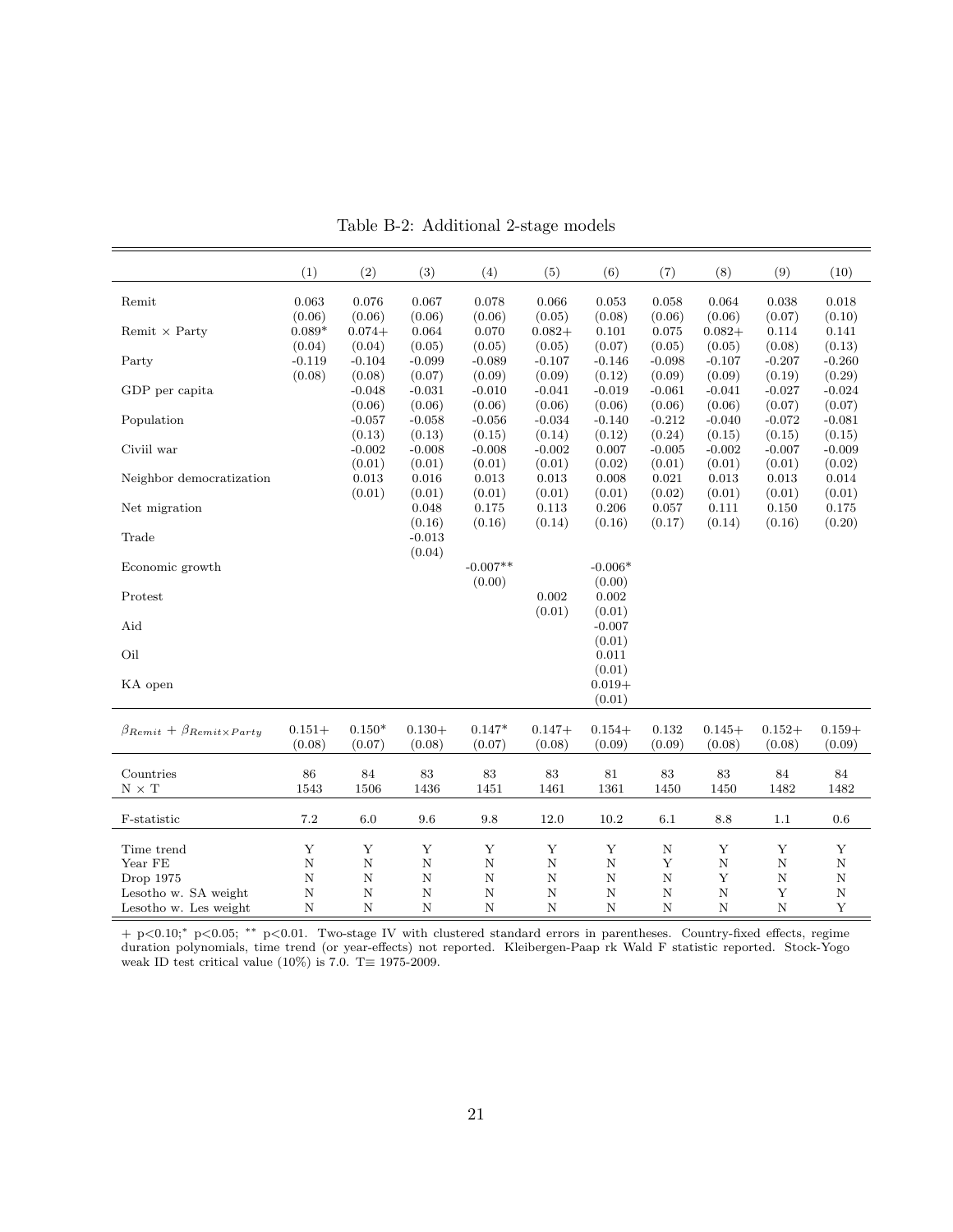|                                              | (1)        | (2)        |
|----------------------------------------------|------------|------------|
|                                              |            |            |
| Remit                                        | $-0.024$   | $-0.010$   |
|                                              | (0.05)     | (0.05)     |
| Remit $\times$ Party                         |            | $-0.032$   |
|                                              |            | (0.06)     |
| Party                                        | $-0.010$   | 0.040      |
|                                              | (0.04)     | (0.11)     |
| Log GDP pc                                   | $-0.046+$  | $-0.047+$  |
|                                              | (0.03)     | (0.03)     |
| Population                                   | $-0.058$   | $-0.068$   |
|                                              | (0.11)     | (0.12)     |
| Civil war                                    | $0.032**$  | $0.031**$  |
|                                              | (0.01)     | (0.01)     |
| Neighbor democratization                     | 0.016      | 0.016      |
|                                              | (0.01)     | (0.01)     |
| Net migration                                | $-0.422**$ | $-0.461**$ |
|                                              | (0.12)     | (0.15)     |
|                                              |            |            |
| $\beta_{Remit} + \beta_{Remit \times Party}$ |            | $-0.043$   |
|                                              |            | (0.06)     |

Table B-3: Remittances and Autocratic transition (2SLS-IV with FE)

+ p<0.10;<sup>∗</sup> p<0.05; ∗∗ p<0.01. 2SLS-IV FE with clustered standard errors in parentheses. Country fixed effects, regime duration polynomials, and time trend not reported. T $\equiv$  1975-2009. 1464 observations in 83 countries.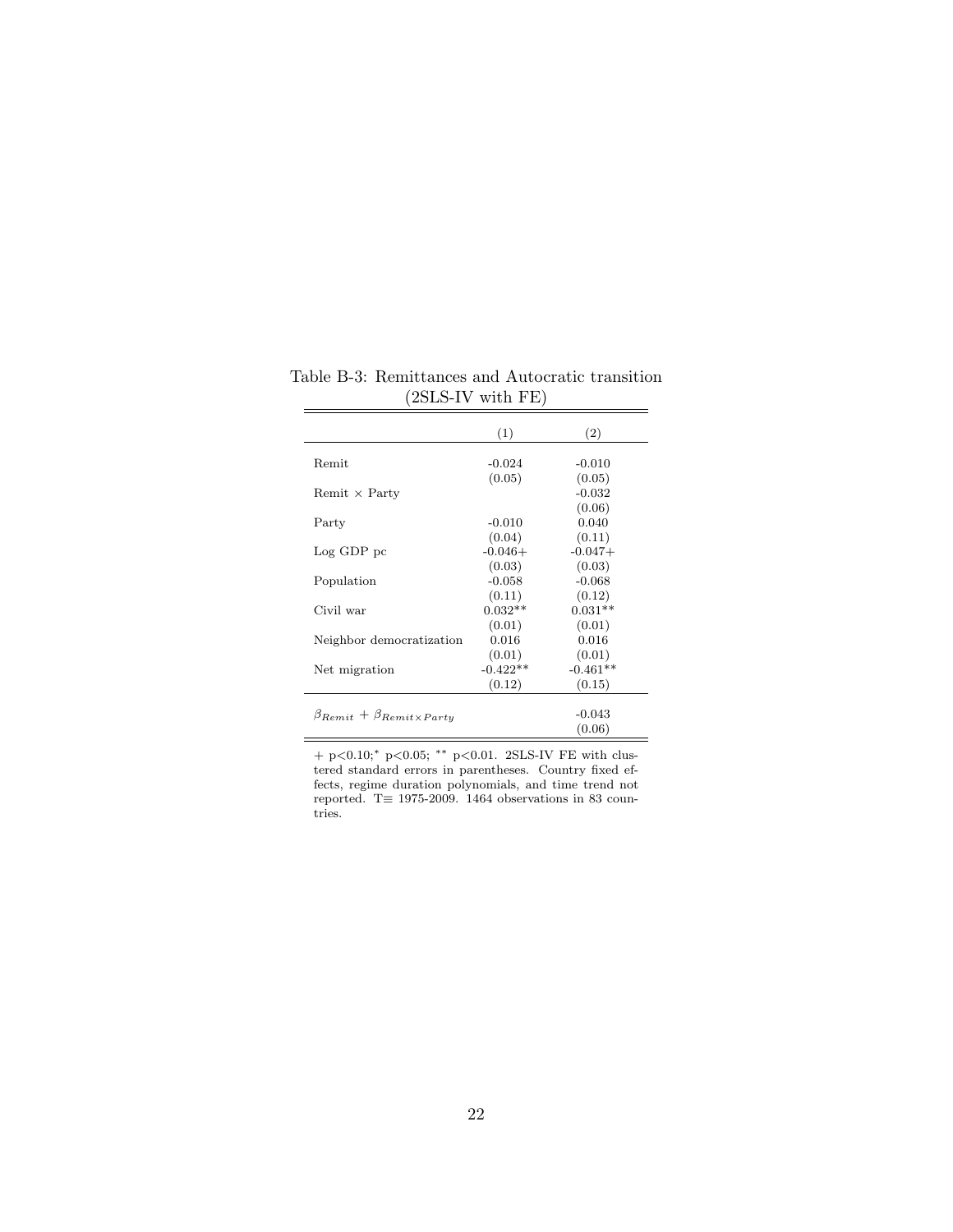## Appendix C: Incumbent vote share in autocratic elections

The sample contains 83 autocratic elections with non-missing data on worker remittances, 1975- 2009. To be included the election must: (1) occur during the lifetime of an autocratic regime; (2) be a multicandidate direct election; and (3) be preceded by a multicandidate direct election under the same regime. The first criterion means that even if an election occurs during the same calendar year in which an autocratic regime ruled, it must take place during its rule. The 2005 presidential election in Kyrgyzstan, for example, took place after the Akayev regime fell. This election is therefore excluded from the sample. Elections in which the incumbents lose may end the regime, however, as was the case in Ghana (2000), Mexico (2000) and Senegal (2000) – but only if there was a prior multicandidate executive election. If the incumbent party loses the first multicandidate election and the regime ends (e.g. Malawi 1994), this election is not included in the sample. The third criterion also means that first multiparty elections (e.g. Kenya 1992 or Tanzania 1995) are not included in the sample because their is no prior election result to use as a comparison for calculating the change in incumbent vote share. The direct election criterion means that an indirect election (e.g. Guatemala's legislature elected a new president after the constitutional crisis in 1993) is not considered part of the sample or as a prior election result.<sup>[5](#page-23-0)</sup> Table C-1 contains information on all the elections in the sample, including the year of the election, the election result, the year of the prior election and the vote outcome from the prior election. The data sources are: African Elections Database (2012), Center on Democratic Performance (2012), Election Watch (2009), Furlong (1992), Hersch (1986), Nohlen et al. (2002, 2005), [Princeton's Iran Data Portal,](http://www.princeton.edu/irandataportal/) Radnitz (2006), and Sekelj (2000).

Table C-2 reports robustness tests for the incumbent vote share models. The first four columns report results from error-correction models (ECM), using a different lag for each specification (1- 4). The reported estimates are the long-run multiplier calculated using a Bewley transformation. Elections are not evenly spaced in all countries and the ECM framework assuming a common lag structure for all units (countries). Therefore we tested ECMs for multiple lags. The next three columns reported additional tests. The model in (5) contains no control variables, except Party and *Prior vote.* In (6), the sample excluded one observations flagged as a multivariate Hadi outlier. Finally, a robust regression is reported in (7). The coefficient estimates in (7) are not comparable to estimates in (5) and (6) because the dependent variable has not been logit transformed to account for bounded nature of incumbent vote share data.

<span id="page-23-0"></span><sup>5</sup>Serbia is a particularly difficult case to code. Direct executive elections for Serbia were held in 1990, 1992, and 1997 (and 2002, after the regime falls in 2000). Milošević won the Serbian elections in 1990 and 1992 and his party's candidate won in 1997 (first and last round, though there were different candidates). The Federal Republic of Yugoslavia (FRY) is parliamentary but also has a President, who was selected by legislature in 1992 (Cosić) and 1997 (Milošević). In 2000, the FRY had its first direct Presidential election, which Milošević lost. This event, and the uprisings in its aftermath, ended the regime. We have remittance data for 1992, 1997, and 2000 but can only compare the 1992 and 1997 Serbian Presidential elections as equivalent contests.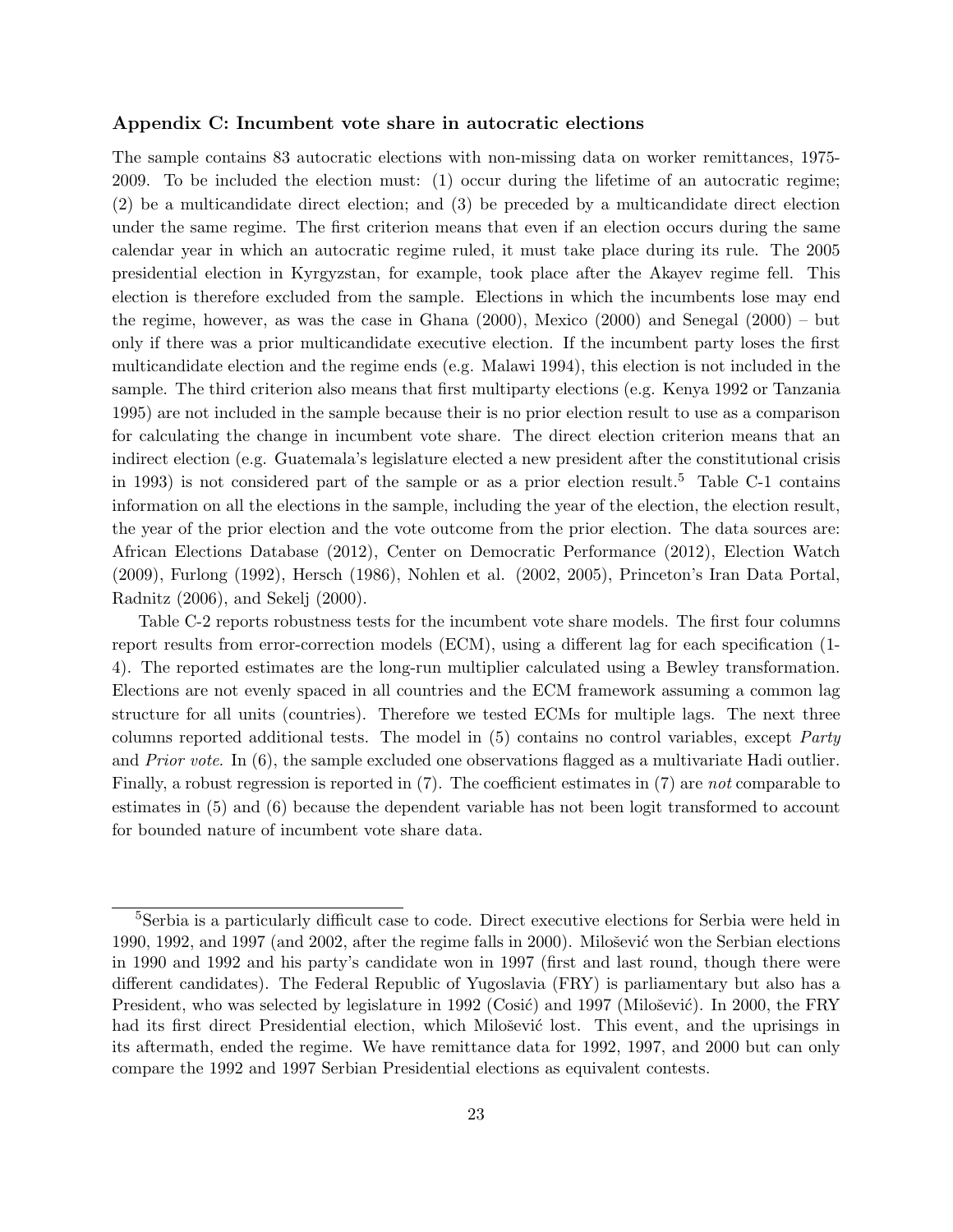| Country            | $\operatorname{Year}$ | Vote | Prior Vote  | Country    | Year | Vote         | Prior Vote  |
|--------------------|-----------------------|------|-------------|------------|------|--------------|-------------|
|                    |                       |      |             |            |      |              |             |
| Algeria            | 1999                  | 73.8 | 61.0(1995)  | Kyrgyzstan | 2009 | 76.1<br>63.0 | 89.5 (2005) |
| Algeria<br>Algeria | 2004                  | 85.0 | 73.8 (1999) | Madagascar | 1989 | 29.2         | 80.2 (1982) |
|                    | 2009                  | 90.2 | 85.0 (2004) | Madagascar | 1992 |              | 63.0 (1989) |
| Armenia            | 1996                  | 51.3 | 83.0 (1991) | Mauritania | 1997 | 90.9         | 62.9 (1992) |
| Armenia            | 2003                  | 49.5 | 38.5 (1998) | Mauritania | 2003 | 67.4         | 90.9 (1997) |
| Armenia            | 2008                  | 52.8 | 49.5 (2003) | Mexico     | 1982 | 74.4         | 94.4 (1976) |
| Azerbaijan         | 1998                  | 77.6 | 99.0 (1993) | Mexico     | 1988 | 50.7         | 74.4 (1982) |
| Azerbaijan         | 2003                  | 76.8 | 77.6 (1998) | Mexico     | 1994 | 48.8         | 50.7 (1988) |
| Azerbaijan         | 2008                  | 88.7 | 76.8 (2003) | Mexico     | 2000 | 36.9         | 48.8 (1994) |
| Belarus            | 2001                  | 77.4 | 45.8 (1994) | Mozambique | 1999 | 52.3         | 53.3 (1994) |
| Belarus            | 2006                  | 84.4 | 77.4 (2001) | Mozambique | 2004 | 63.7         | 52.3 (1999) |
| Cameroon           | 1997                  | 92.6 | 40.0 (1992) | Mozambique | 2009 | 75.0         | 63.7 (2004) |
| Cameroon           | 2004                  | 70.9 | 92.6 (1997) | Namibia    | 1999 | 76.8         | 76.3 (1994) |
| Dominican Rep      | 1974                  | 84.7 | 57.2 (1970) | Namibia    | 2004 | 76.4         | 76.8 (1999) |
| Dominican Rep      | 1978                  | 43.0 | 84.7 (1974) | Namibia    | 2009 | 76.4         | 76.4 (2004) |
| El Salvador        | 1989                  | 36.5 | 43.4 (1984) | Panama     | 1989 | 25.8         | 46.7 (1984) |
| El Salvador        | 1994                  | 49.3 | 53.8 (1989) | Paraguay   | 1978 | 90.8         | 84.7 (1973) |
| Gabon              | 1998                  | 66.9 | 51.2 (1993) | Paraguay   | 1983 | 91.0         | 90.8 (1978) |
| Gabon              | 2005                  | 79.2 | 66.9 (1998) | Paraguay   | 1988 | 89.6         | 91.0 (1983) |
| Gabon              | 2009                  | 41.7 | 79.2 (2005) | Paraguay   | 1989 | 75.9         | 89.6 (1988) |
| Gambia             | 1987                  | 59.2 | 72.4 (1982) | Paraguay   | 1993 | 41.6         | 75.9 (1989) |
| Gambia             | 1992                  | 58.5 | 59.2 (1987) | Peru       | 1995 | 64.4         | 24.6 (1990) |
| Gambia             | 2001                  | 52.8 | 55.8 (1996) | Peru       | 2000 | 50.3         | 64.4 (1995) |
| Gambia             | 2006                  | 67.3 | 52.8 (2001) | Russia     | 1996 | 54.4         | 58.6 (1991) |
| Georgia            | 2000                  | 82.0 | 77.0 (1995) | Russia     | 2000 | 53.4         | 54.5 (1996) |
| Ghana              | 1996                  | 57.4 | 58.4 (1992) | Russia     | 2004 | 71.9         | 53.4 (2000) |
| Ghana.             | 2000                  | 44.8 | 57.4 (1996) | Russia     | 2008 | 71.2         | 71.9(2004)  |
| Guatemala          | 1978                  | 40.3 | 44.6 (1974) | Senegal    | 1983 | 83.5         | 82.2 (1978) |
| Guatemala          | 1982                  | 38.9 | 40.3 (1978) | Senegal    | 1988 | 73.2         | 83.5 (1983) |
| Guatemala          | 1990                  | 17.5 | 38.7 (1985) | Senegal    | 1993 | 58.4         | 73.2 (1988) |
| Guatemala          | 1995                  | 12.9 | 25.7 (1990) | Senegal    | 2000 | 41.5         | 58.4 (1993) |
| Guinea             | 1998                  | 56.1 | 51.7(1993)  | Serbia     | 1997 | 35.7         | 56.0 (1992) |
| Guinea             | 2003                  | 95.3 | 56.1 (1998) | Sri Lanka  | 1988 | 50.4         | 52.9 (1982) |
| Haiti              | 2000                  | 91.2 | 87.9 (1995) | Sri Lanka  | 1994 | 35.9         | 50.4 (1988) |
| $Iran*$            | 1993                  | 63.0 | 94.0 (1989) | Tanzania   | 2000 | 71.7         | 61.8 (1995) |
| $Iran*$            | 1997                  | 24.9 | 63.0 (1993) | Tanzania   | 2005 | 80.3         | 71.7 (2000) |
| $Iran*$            | 2001                  | 77.0 | 69.1 (1997) | Togo       | 1998 | 52.1         | 96.4 (1993) |
| $Iran*$            | 2005                  | 17.2 | 77.0 (2001) | Togo       | 2003 | 57.8         | 52.1 (1998) |
| Ivory Coast        | 1995                  | 96.2 | 81.7 (1990) | Togo       | 2005 | 60.2         | 57.8 (2003) |
| Kenya              | 1997                  | 40.1 | 36.3 (1992) | Uganda     | 2001 | 69.3         | 74.3 (1996) |
| Kenya              | 2002                  | 31.3 | 40.1 (1997) | Uganda     | 2006 | ${59.3}$     | 69.3 (2001) |
| Kyrgyzstan         | 2000                  | 74.5 | 71.6 (1995) |            |      |              |             |

Table C-1: Incumbent vote share sample

L.

<sup>∗</sup> ≡ Iranian incumbent coded according to faction of the incumbent president (e.g. Rafsanjani's Combatant Clergy and Khatami's Association of Clerics, Reform).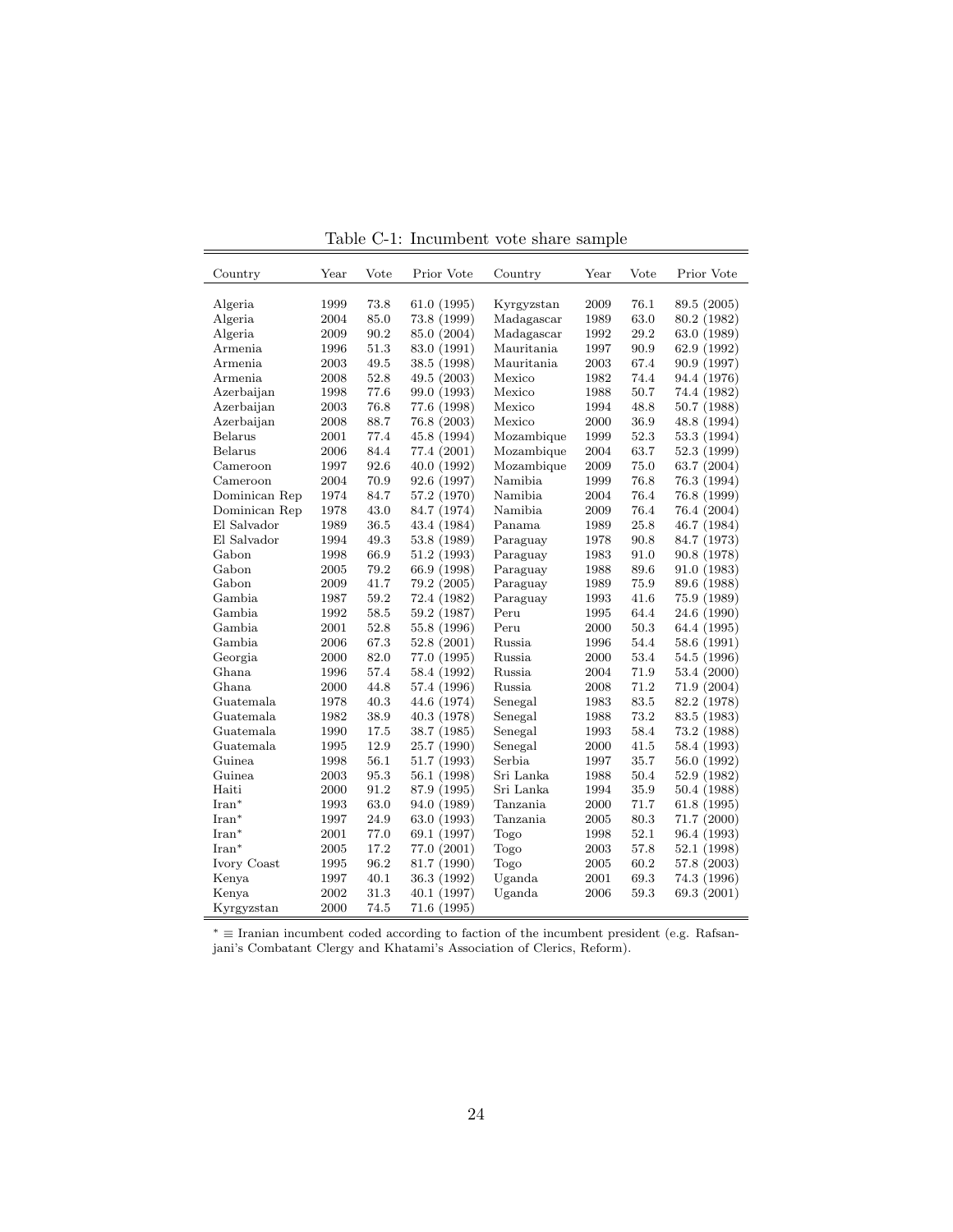|                                              | Long-run multipliers from ECM |            |                  | No control       | Exclude Hadi | Robust              |            |
|----------------------------------------------|-------------------------------|------------|------------------|------------------|--------------|---------------------|------------|
|                                              | lag <sub>1</sub>              | $\log 2$   | lag <sub>3</sub> | lag <sub>4</sub> | variables    | outlier             | regression |
|                                              | (1)                           | (2)        | (3)              | (4)              | (5)          | (6)                 | (7)        |
| LRM coefficients                             |                               |            |                  |                  |              |                     |            |
| Remit                                        | $-0.030$                      | $-0.018$   | $-0.020$         | $-0.027$         |              |                     |            |
|                                              | (0.05)                        | (0.06)     | (0.06)           | (0.06)           |              |                     |            |
| Remit $\times$ Party                         | $-0.157+$                     | $-0.197+$  | $-0.174+$        | $-0.172+$        |              |                     |            |
|                                              | (0.09)                        | (0.10)     | (0.09)           | (0.10)           |              |                     |            |
| Party                                        | 0.346                         | 0.000      | 0.000            | 0.000            |              |                     |            |
|                                              | (0.26)                        | (0.00)     | (0.00)           | (0.00)           |              |                     |            |
| Growth                                       | $0.021*$                      | 0.014      | 0.018            | 0.015            |              |                     |            |
|                                              | (0.01)                        | (0.01)     | (0.01)           | (0.01)           |              |                     |            |
|                                              |                               |            |                  |                  |              |                     |            |
|                                              |                               |            |                  |                  |              | Levels coefficients |            |
| Remit                                        |                               |            |                  |                  | 0.003        | $-0.022$            | 0.008      |
|                                              |                               |            |                  |                  | (0.09)       | (0.10)              | (0.02)     |
| Remit $\times$ Party                         |                               |            |                  |                  | $-0.381**$   | $-0.357**$          | $-0.092**$ |
|                                              |                               |            |                  |                  | (0.11)       | (0.11)              | (0.03)     |
| Party regime                                 |                               |            |                  |                  | $0.831**$    | $0.749*$            | $0.227*$   |
|                                              |                               |            |                  |                  | (0.32)       | (0.30)              | (0.09)     |
| Growth                                       |                               |            |                  |                  |              | 0.031               | $0.009*$   |
|                                              |                               |            |                  |                  |              | (0.02)              | (0.00)     |
| Prior vote                                   |                               |            |                  |                  | $2.220**$    | $2.421**$           | $0.659**$  |
|                                              |                               |            |                  |                  | (0.70)       | (0.66)              | (0.10)     |
| (Intercept)                                  | $0.596**$                     | $0.627**$  | $0.615**$        | $0.657**$        | $-0.883$     | $-1.039+$           | $0.142+$   |
|                                              | (0.17)                        | (0.17)     | (0.16)           | (0.16)           | (0.62)       | (0.59)              | (0.08)     |
|                                              |                               |            |                  |                  |              |                     |            |
| $\beta_{Remit} + \beta_{Remit \times Partu}$ | $-0.187*$                     | $-0.215**$ | $-0.194**$       | $-0.200**$       | $-0.379**$   | $-0.379**$          | $-0.084*$  |
|                                              | (0.07)                        | (0.08)     | (0.07)           | (0.07)           | (0.06)       | (0.06)              | (0.03)     |
|                                              |                               |            |                  |                  |              |                     |            |
| $N$ $\times$ $T$                             | 76                            | 74         | 71               | 67               | 85           | 82                  | 83         |

|--|

+ p<0.10;<sup>∗</sup> p<0.05; ∗∗ p<0.01. Dependent variable is the change in incumbent vote share from the last election. Unit of observation is an election year. Constant not reported. First four columns only report the long-run multiplier from a Bewley transformation of the error-correction specfication (De Boef and Keele, 2008). Each column reports a different time lag for calculating the difference and lag explanatory variables. The lagged DV is fixed at the level of incumbent vote share in the prior election. Explanatory variables in columns (5) to (7) are levels. Coefficient in (7) is not comparable to estimates in (5) and (6) because the dependent variable has not been logit transformed to account for bounded nature of incumbent vote share data. Years: 1975-2009.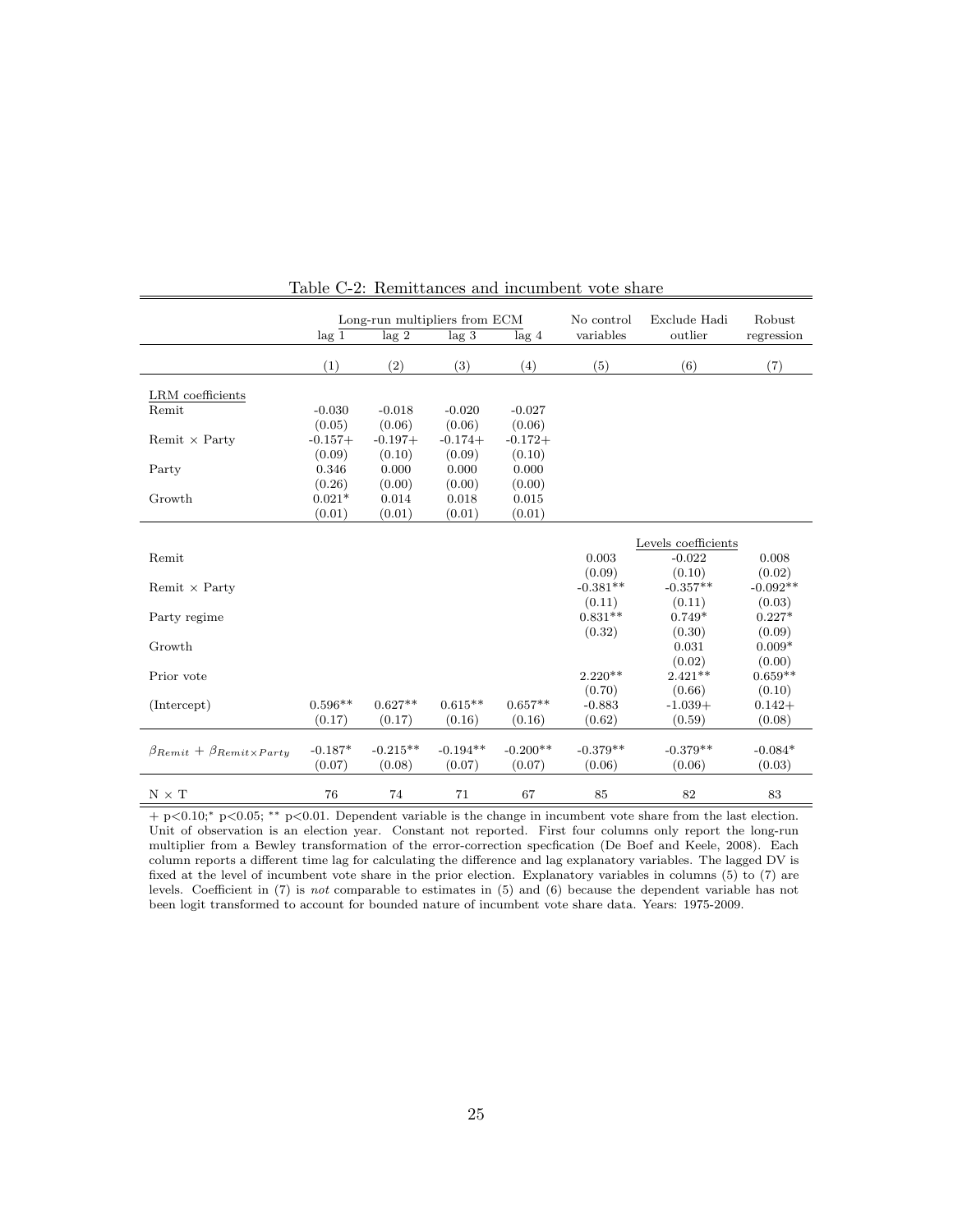

Figure C-1: Marginal effect of remittances on incumbent vote share. Estimates obtained from model reported in column 2, Table 3 (main text). The marginal effect is calculated for a one standard deviation increase in remittances (1.54 log units).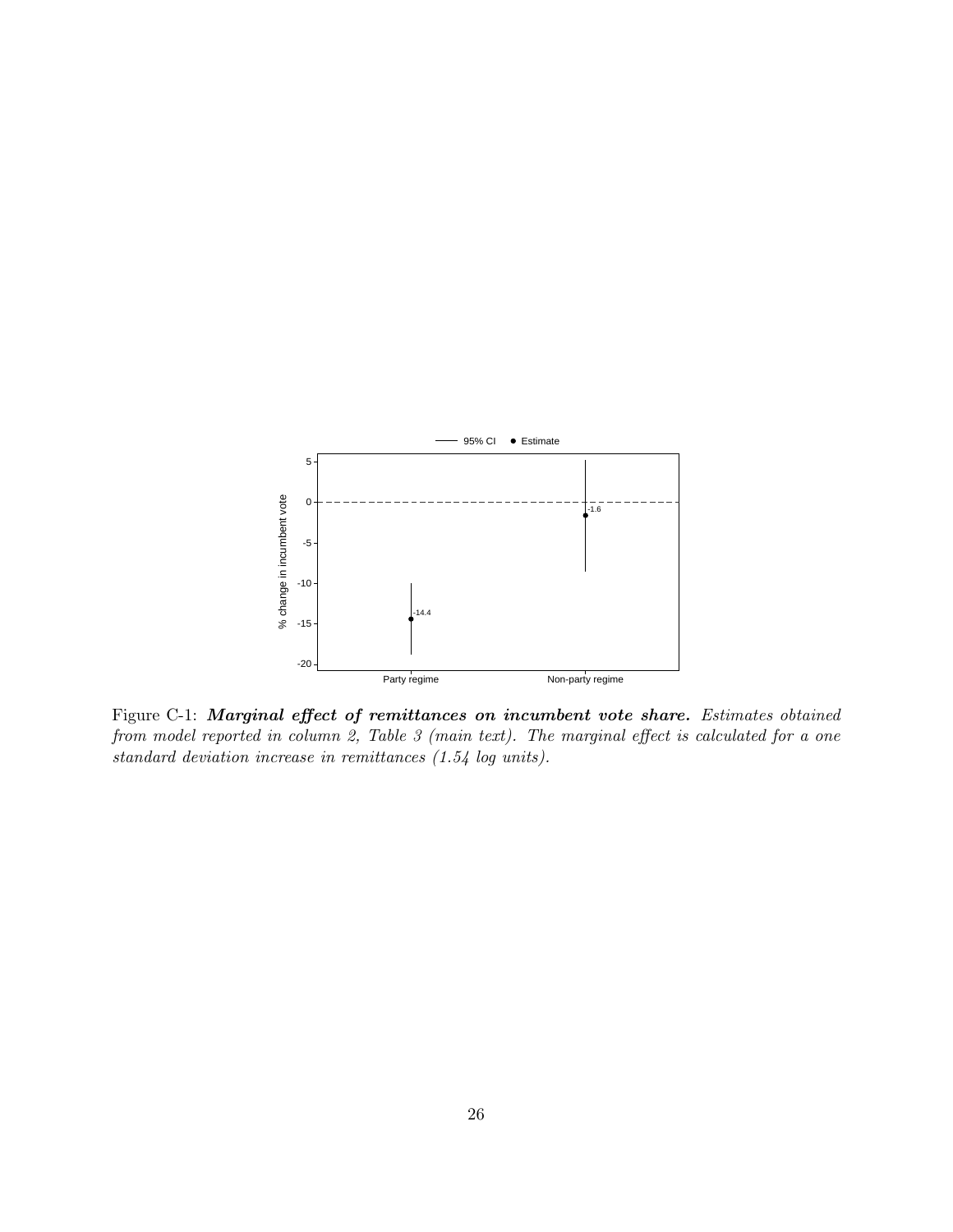

Figure C-2: Coefficients for Remittances (party regimes only). The vertical bars show the estimated coefficients for remittances in party regimes when we exclude one regime at a time from the sample. The verticle dotted line shows the coefficient estimate for the sample that includes all party regimes.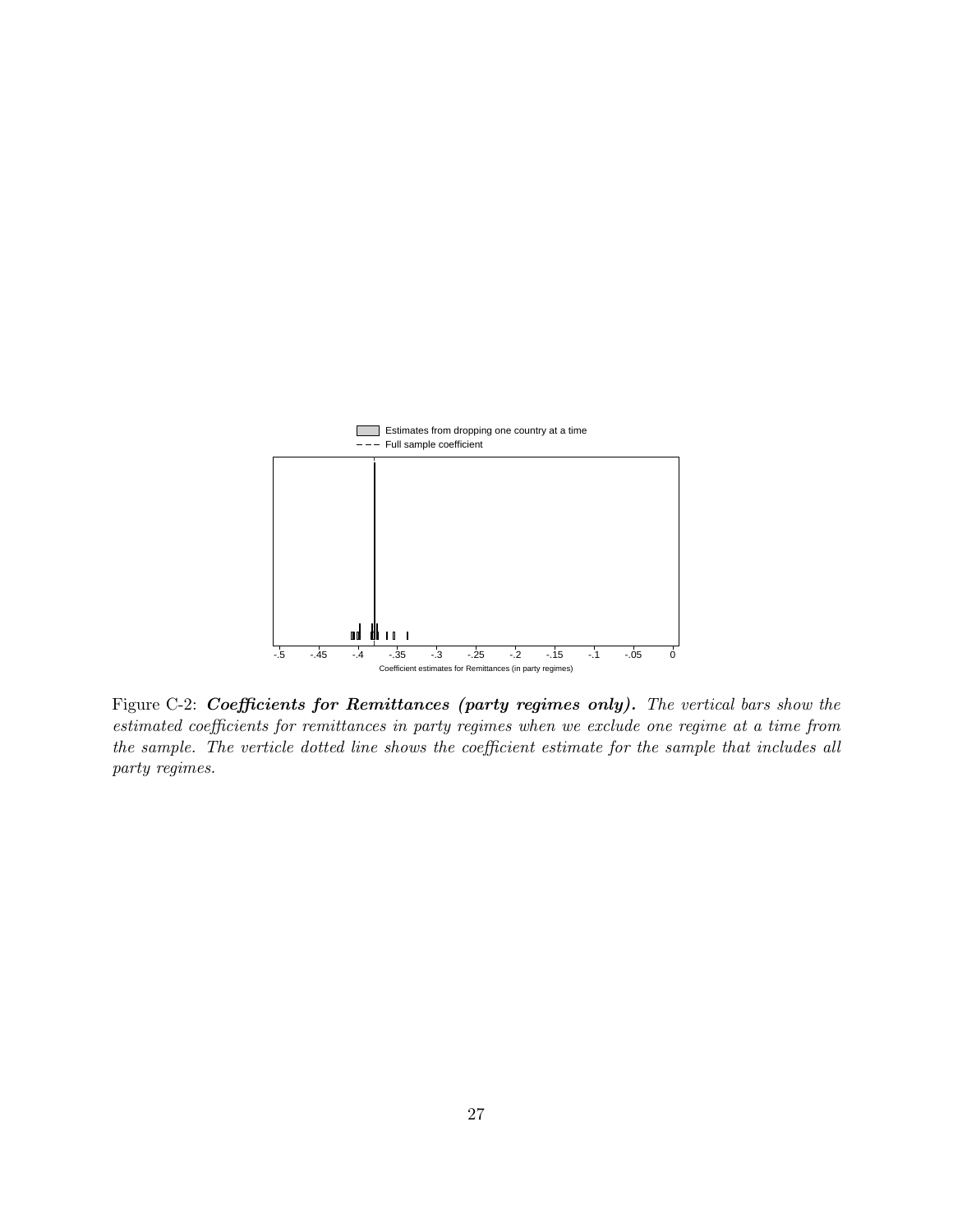## Appendix D: Remittances and protest

In this Appendix, we examine the statistical correlation between remittances and anti-regime protest in autocratic regimes from 1975-2009. We use two sources to measure the dependent variable, anti-regime dissent. The first is a count of the number of anti-regime protests and riots from the Banks Cross-National Times Series Data. There is no publicly available codebook which lists the events recorded in this data set and thus we cannot verify the dates of the events. This means that some of the events that occur during transition years may occur after (and thus as a consequence of) the regime transition event. Further, the stated source of information for this data is the print edition of the New York Times, which means that events which occur during times of breaking news in the U.S. may be less likely to appear in the data.

The second data set we use is the Social Conflict in Africa Dataset (SCAD), which documents organized and spontaneous riots and demonstrations against the government from news wire sources. These data contain the start and end dates of the protest event so we can exclude protest events that occur during the same calendar year as the regime transition but after the regime collapse event. Further, this data set records the target and the issue of the mobilization event so we can exclude events that are 'pro-government' as well as events where the target was not the government. This data set only covers the post-1989 period in Africa, including North African countries.

We employ a negative binomial regression model because the protest variables are count data; we test a fixed effects estimator by including dummy variables for each unit [\(Allison and Waterman](#page-32-5) [2002\)](#page-32-5).<sup>[6](#page-28-0)</sup> In the baseline specification, we include year fixed effects, the log of regime duration, and indicator variable for Party dictatorship. In the control variable specification, we add Urbanization, Growth, Population, Civil war, and Military size. [7](#page-28-1)

The evidence from these models generally suggests that remittances are associated with a higher incidence of protest, and that the statistical relationship, particularly using SCAD, is larger in party regimes. There is little evidence from these models consistent with the contention that remittances ease dissatisfaction with the regime. This finding linking remittances and protest in party regimes, while positive, is not robust to all specifications – particularly when using SCAD. Nonetheless, the positive association is consistent with our interpretation of the main result in the paper that remittances increase the risk of democratic transition in party regimes and that they lower the incumbent vote share.

Anti-regime protest and electoral rejection of the incumbent may be intertwined in party regimes and constitute two forms of dissent. For example, while Kenya transitioned in 2002 after the electoral defeat of the ruling KANU, protests surged during earlier election years. [Klopp and Zuern](#page-32-6) [\(2007,](#page-32-6) 132), for instance, note that "in Kenya in 1997 the National Convention Executive Council (NCEC), an umbrella organization of church groups, human rights associations, and opposition politicians, organized a mass action campaign to force reforms and level the playing field before the next election." A more level electoral playing field likely contributed to KANU's defeat in the 2002

<span id="page-28-0"></span><sup>6</sup>This is not the canned FE negative binomial estimator in Stata, which fixes the dispersion parameter for each unit.

<span id="page-28-1"></span><sup>7</sup>Urbanization is the two-year differenced variable, from the WDI (2010). Military size is the log of the number of military personnel from the Correlates of War project. See [Albertus and Menaldo](#page-32-7) [\(2012\)](#page-32-7) for evidence that military size lowers the risk of anti-regime collective action and democratic transition, and [Svolik](#page-33-3) [\(2011\)](#page-33-3) for an informal treatment of why autocratic militaries (as opposed to security services) may deter anti-regime protest.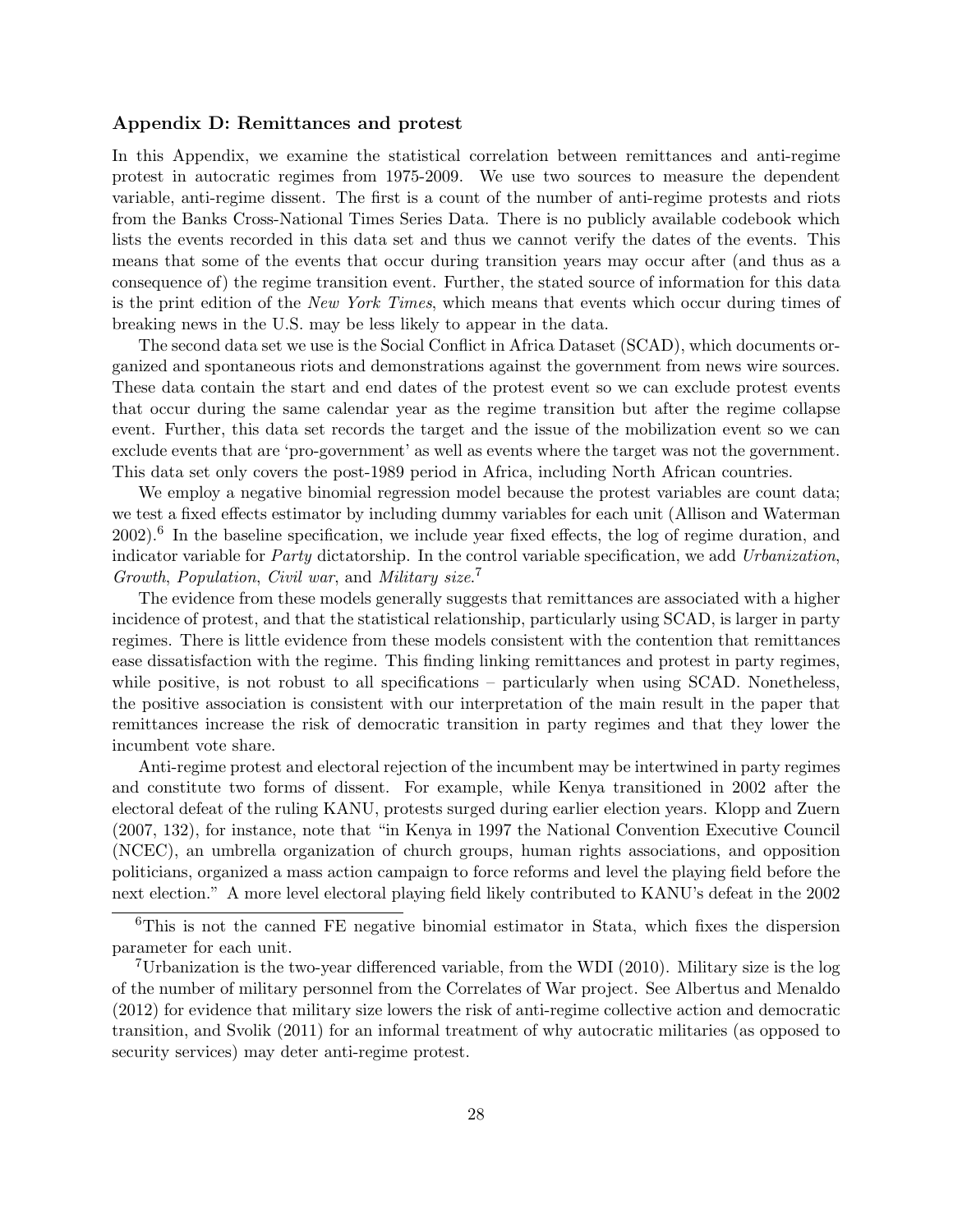election. Indeed, the Banks data record 15 protest events in Kenya in 1997, while SCAD records 10 mobilizations targeting the government.

Mass anti-regime protests also helped oust Suharto in 1998 and precipitated the electoral defeat of Golkar the following year. Even prior to the financial crisis, the leading opposition party, the Democratic Party of Indonesia (PDI), mobilized against the Suharto regime. In 1996 when Suharto attempted to replace the PDI leader (Megawati) with a regime loyalist, PDI supporters protested for three weeks in July 1996. The protests prompted regime reprisal and escalated into a fatal conflict between regime opponents and the police [\(Liddle and Mallarangeng 1997,](#page-33-4) 170). This example illustrates that in party regimes, the opposition may not only help mobilize citizens to vote against the regime but may also lead anti-regime protests as a precursor to incumbent electoral defeat. Megawati and the PDI won the June 1999 elections, gaining 34 percent of the vote to Golkar's 22 percent.

Finally, we note that we do not have data to test the mechanisms by which remittances increase protest, such as: lowering barriers to contentious collective action; or diaspora politics financing opposition civil society groups and opposition parties. Further, we have not addressed endogeneity issues in these models. Therefore these results should be interpreted as preliminary, suggestive evidence and not as a final test.

|                                              |                    |                        |                     |                     | $\circ$            |                    |                    |                     |  |
|----------------------------------------------|--------------------|------------------------|---------------------|---------------------|--------------------|--------------------|--------------------|---------------------|--|
| Protest Data                                 | Banks $(1-4)$      |                        |                     |                     |                    | $SCAD$ (5-8)       |                    |                     |  |
|                                              | (1)                | $\left( 2\right)$      | (3)                 | (4)                 | (5)                | (6)                | (7)                | (8)                 |  |
| Remit                                        | $0.239*$<br>(0.10) | 0.183<br>(0.11)        | $0.407**$<br>(0.11) | $0.401**$<br>(0.12) | 0.070<br>(0.11)    | 0.046<br>(0.11)    | 0.072<br>(0.11)    | 0.026<br>(0.12)     |  |
| Remit $\times$ Party                         |                    | 0.152<br>(0.15)        |                     | 0.015<br>(0.17)     |                    | 0.133<br>(0.20)    |                    | 0.221<br>(0.21)     |  |
| Party regime                                 | 0.294<br>(0.34)    | $-0.010$<br>(0.45)     | $-0.078$<br>(0.38)  | $-0.107$<br>(0.50)  | $-0.117$<br>(0.32) | $-0.357$<br>(0.48) | $-0.517$<br>(0.34) | $-0.906+$<br>(0.49) |  |
| $\beta_{Remit} + \beta_{Remit \times Partu}$ |                    | $0.335*$<br>(0.14)     |                     | $0.416**$<br>(0.15) |                    | 0.179<br>(0.20)    |                    | 0.248<br>(0.20)     |  |
| Controls<br>Time<br>$N \times T$             | No<br>FE<br>1585   | $\rm No$<br>FE<br>1585 | Yes<br>FE<br>1435   | Yes<br>FE<br>1435   | No<br>FE<br>514    | No<br>FE<br>514    | Yes<br>FE<br>477   | Yes<br>FE<br>477    |  |

Table D-1: Remittances and anti-regime protest

+ p<0.10;<sup>∗</sup> p<0.05; ∗∗ p<0.01. Dependent variable is the count of anti-regime protests and riots. Negative binomial regression unit FE. Constant, regime duration time, calendar time in all models but not reported. Additional control variables in (3), (4), (7) and (8): GDP per capita, population, civil war, economic growth, urbanization, and military personnel. T $\equiv$  1975-2009.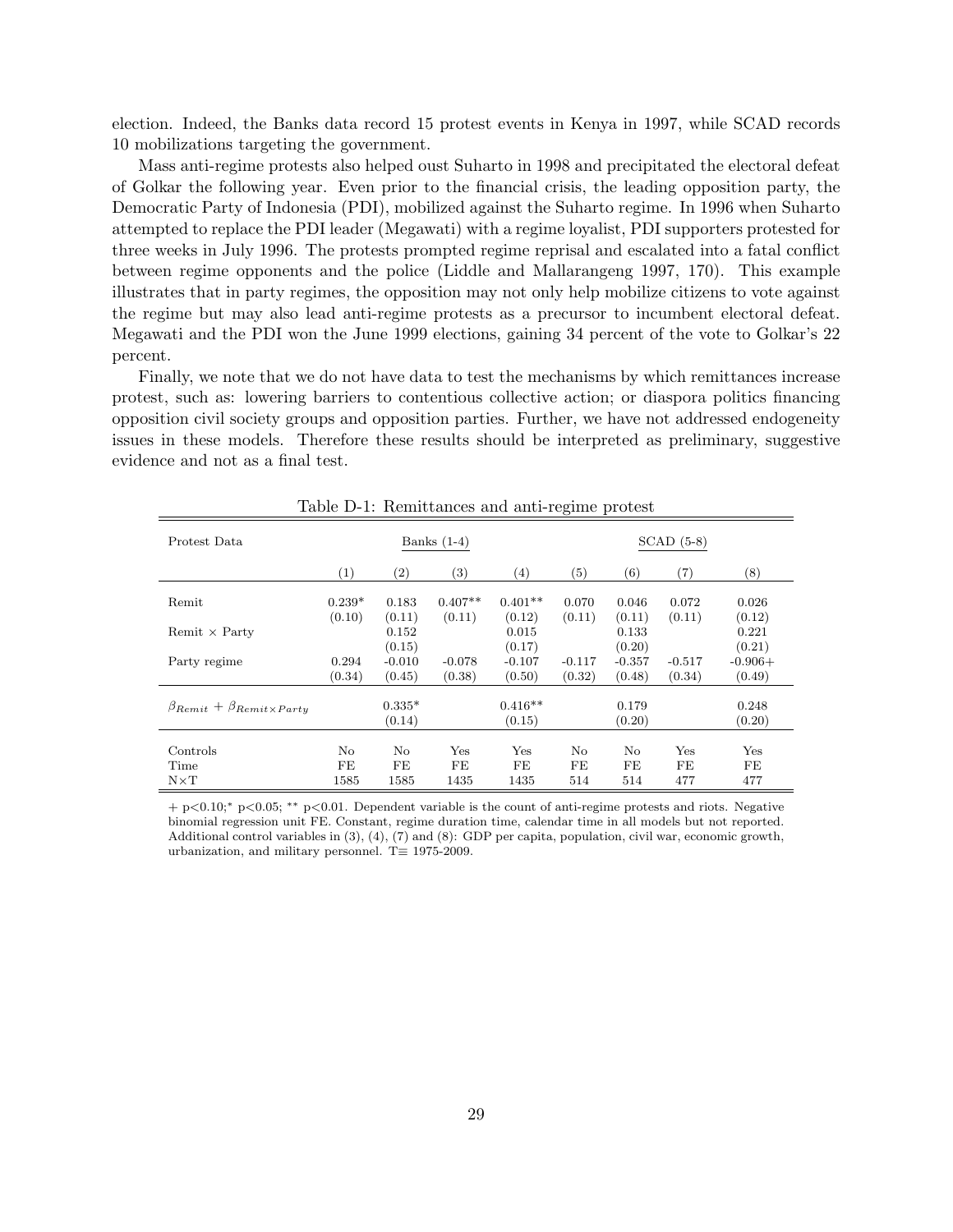### Appendix E: Remittances and tax revenue in autocracies

In this section, we examine the statistical correlation between remittances and tax revenue in autocracies between 1975 and 2008 for which there is non-missing data. The main explanatory variable of interest is remittances per capita (logged, lagged) and the dependent variable is the constant dollar value of logged tax revenue. We use this dependent variable instead of  $\frac{Tax Revenue}{GDP}$ so we can purge the revenue measure of information on changes in GDP. If a negative economic shock occurs, GDP decreases causing  $\frac{Tax Revenue}{GDP}$  to increase by reducing the denominator. Because remittances likely follow a countercyclical pattern, their flow increases when the recipient country is undergoing an economic downturn. This means that during economic crises, the measure of remittances increases while the GDP denominator in  $\frac{Takevenue}{GDP}$  decreases. As a result, one might observe a spurious (positive) correlation between tax revenue and remittances when examining the correlation between  $\frac{Tax Revenue}{GDP}$  and remittances – one driven entirely by changes in the denominator of  $\frac{Tax Revenue}{GDP}$ .

We include the following control variables: GDP pc (log), Trade (%GDP), capital openness, and the Polity score. Further, we condition the estimates on country- and year-fixed effects to control for unmodeled spatial and time heterogeneity. Finally, we test an error-correction model and report the long-run multiplier (LRM) calculated via a Bewely transformation.

|                       |                 |                 | Exclude<br>China  |                           | Exclude<br>China          |
|-----------------------|-----------------|-----------------|-------------------|---------------------------|---------------------------|
|                       | (1)             | (2)             | $\left( 3\right)$ | (4)                       | (5)                       |
| Remittances pc (log)  | 0.175<br>(0.11) | 0.156<br>(0.10) | 0.034<br>(0.05)   | 0.168<br>(0.14)           | $-0.003$<br>(0.07)        |
| $GDP$ pc $(log)$      |                 | 0.000           | $0.000*$          | 0.000                     | $0.000+$                  |
| Trade $(\%GDP)$       |                 | (0.00)          | (0.00)            | (0.00)<br>0.001           | (0.00)<br>0.001           |
| Capital openness      |                 |                 |                   | (0.00)<br>0.055<br>(0.06) | (0.00)<br>0.016<br>(0.04) |
| Polity score          |                 |                 |                   | $-0.006$<br>(0.02)        | 0.008<br>(0.02)           |
| Constant              | 29.253**        | 28.764**        | 28.893**          | $28.484**$                | 28.798**                  |
|                       | (0.22)          | (0.33)          | (0.21)            | (0.69)                    | (0.44)                    |
| $R^2$<br>Observations | 0.943<br>310    | 0.949<br>310    | 0.980<br>294      | 0.941<br>284              | 0.979<br>268              |
| Countries             | 46              | 46              | 45                | 45                        | 44                        |

Table E-1: Remittances and tax revenue

Long-run multiplier reported, calculated via a Bewely transformation. Clustered standard errors in parantheses. Country and year fixed-effects included but not reported.

The first column of Table E-1 reports the LRM for a model with no control variables (save the country- and year-fixed effects). There is a positive estimate for remittances but it is not stastically different from zero. The second column adds GDP per capita as a control variable, with similar results. The third column re-estimates this model but drops observations from China because visual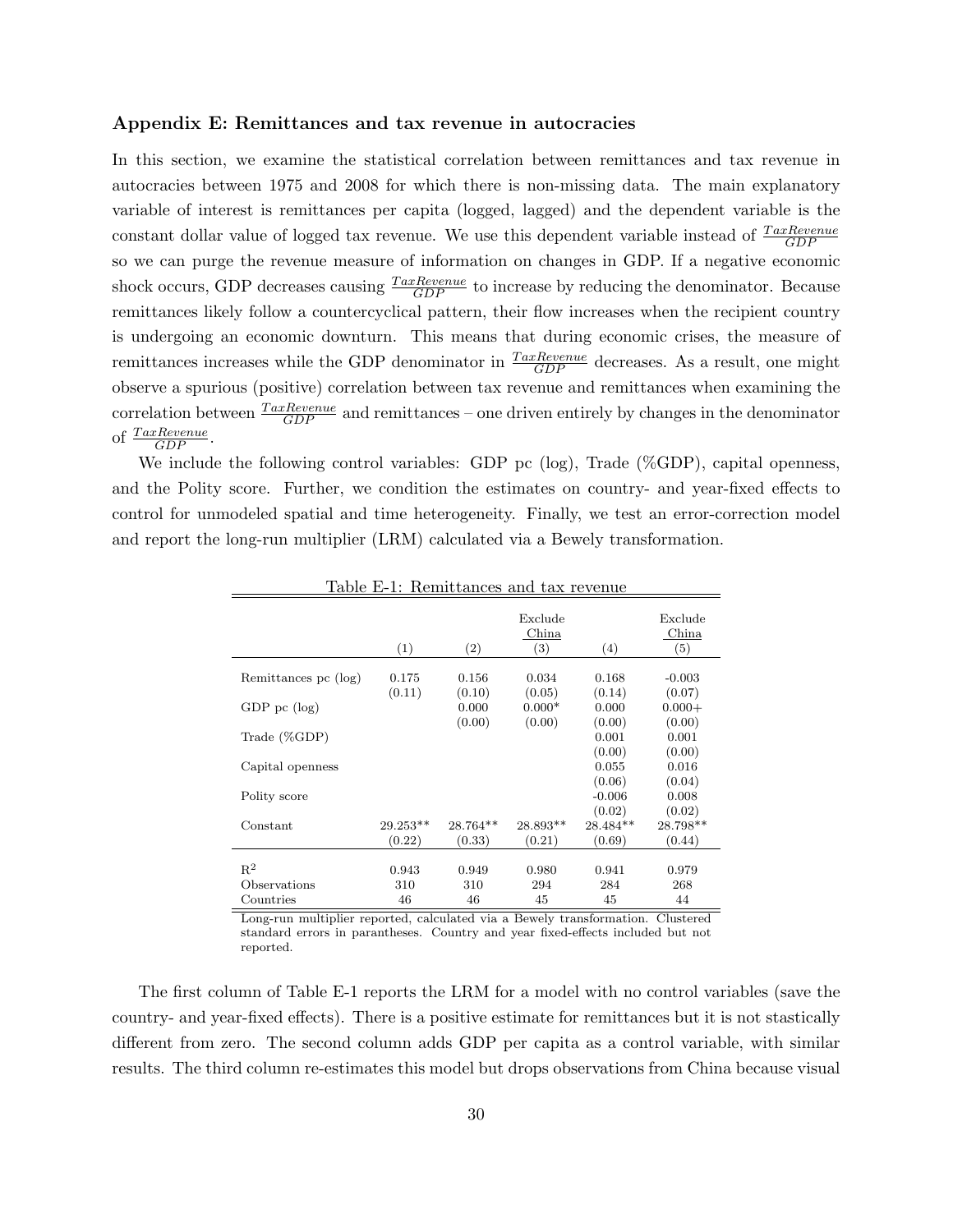inspection of the partial regression plot shows that it may be an outlier. Dropping China from the sample, the estimate for remittances, while positive, approaches zero. Next we add all the control variables in the preferred specification in Singer's (2012) analyis: trade, capital openness and the Polity score. In column four the positive estimate for remittances is again not statstically different from zero, while dropping China from the sample again drives the estimate close to zero.

This analysis focuses only on autocracies and thus tests a fraction of the sample in Singer's analysis. We therefore cannot take the largely null findings as evidence that remittances do not influence tax revenue in a larger sample that includes democracies. However, these findings do not provide strong evidence that remittances increase tax revenue for autocratic governments. Finally, we urge caution in interpreting these results broadly because the sample size is generally less than 300 country-year observations, roughly 20% of the sample size used in the tests of remittances and democratic transition.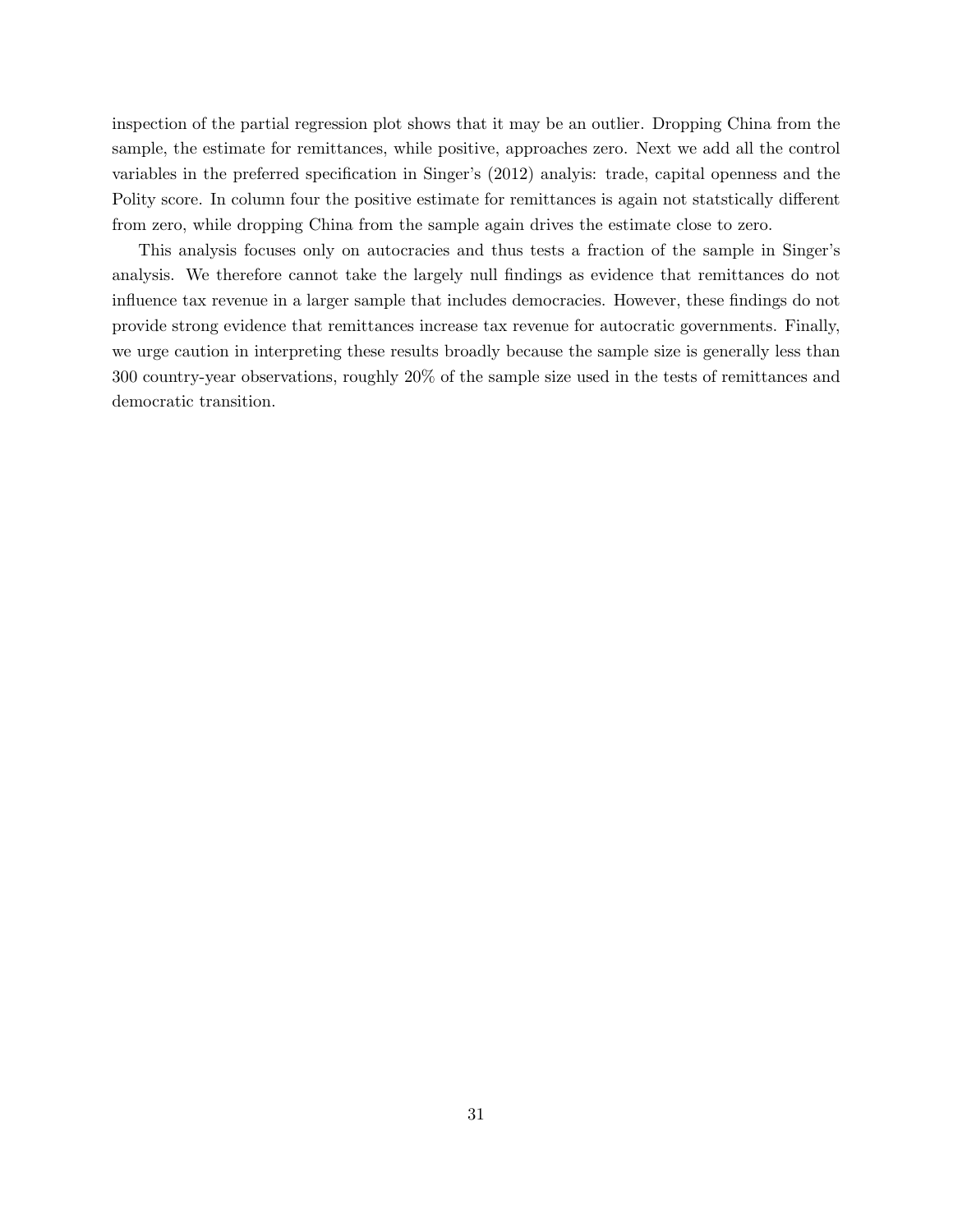## References

- African Elections Database. 2012. http://africanelections.tripod.com [Accessed: 14 August 2012].
- <span id="page-32-7"></span>Albertus, Michael and Victor Menaldo. 2012. "Coercive Capacity and the Prospects for Democratization." Comparative Politics 44(2):151–169.
- <span id="page-32-5"></span>Allison, Paul D. and Richard D. Waterman. 2002. "Fixed Effects Negative Binomial Models." Sociological Methodology 32:247–265.
- Center on Democratic Performance. 2012. "Election Results Archive.". http://cdp.binghamton.edu/era [Accessed: 14 August 2012].
- <span id="page-32-0"></span>Chamberlain, Gary. 1982. "Multivariate Regression Models for Panel Data." Journal of Economet $rics 18(1):5-46.$
- <span id="page-32-1"></span>Cheibub, Jos´e Antonio, Jennifer Gandhi and James Raymond Vreeland. 2010. "Democracy and Dictatorship Revisited." *Public Choice* 143(1-2):67–101.
- <span id="page-32-4"></span>Crush, Jonathan, Belinda Dodson, John Gay, Thuso Green and Clement Leduka. 2010. "Migration, Remittances, and Development in Lesotho.". Southern African Migration Programme, Migration Policy Series No. 52 http://www.queensu.ca/samp/ [Accessed: 4 December 2012].
- Election Watch. 2009. Journal of Democracy 20(4).
- Furlong, William J. 1992. "Panama: The Difficult Transition towards Democracy.". Paper presented at the Latin American Studies Association's Annual Meeting (Los Angeles, CA: September 24-27) http://tinyurl.com/a8ved7x [Accessed: 15 January 2013].
- <span id="page-32-2"></span>Hanmer, Michael J and Kerem Ozan Kalkan. 2013. "Behind the curve: Clarifying the best approach to calculating predicted probabilities and marginal effects from limited dependent variable models." American Journal of Political Science 57(1):263-277.
- Hersch, Seymour. 1986. "Panama General Said to Have Told Army to Rig Vote." New York Times . 22 June 1986. http://tinyurl.com/a42e7rj [Accessed 15 January 2013].
- <span id="page-32-3"></span>Hyde, Susan D. and Nikolay Marinov. 2012. "Which Elections Can Be Lost?" Political Analysis 20(2):191–210.
- Interntional Foundation for Electoral Systems. 2013. "Election Guide.". www.electionguide.org [Accessed: 15 January 2013].
- <span id="page-32-6"></span>Klopp, Jacqueline M. and Elke Zuern. 2007. "The Politics of Violence in Democratization: Lessons from Kenya and South Africa." Comparative Politics 39(2):127–146.